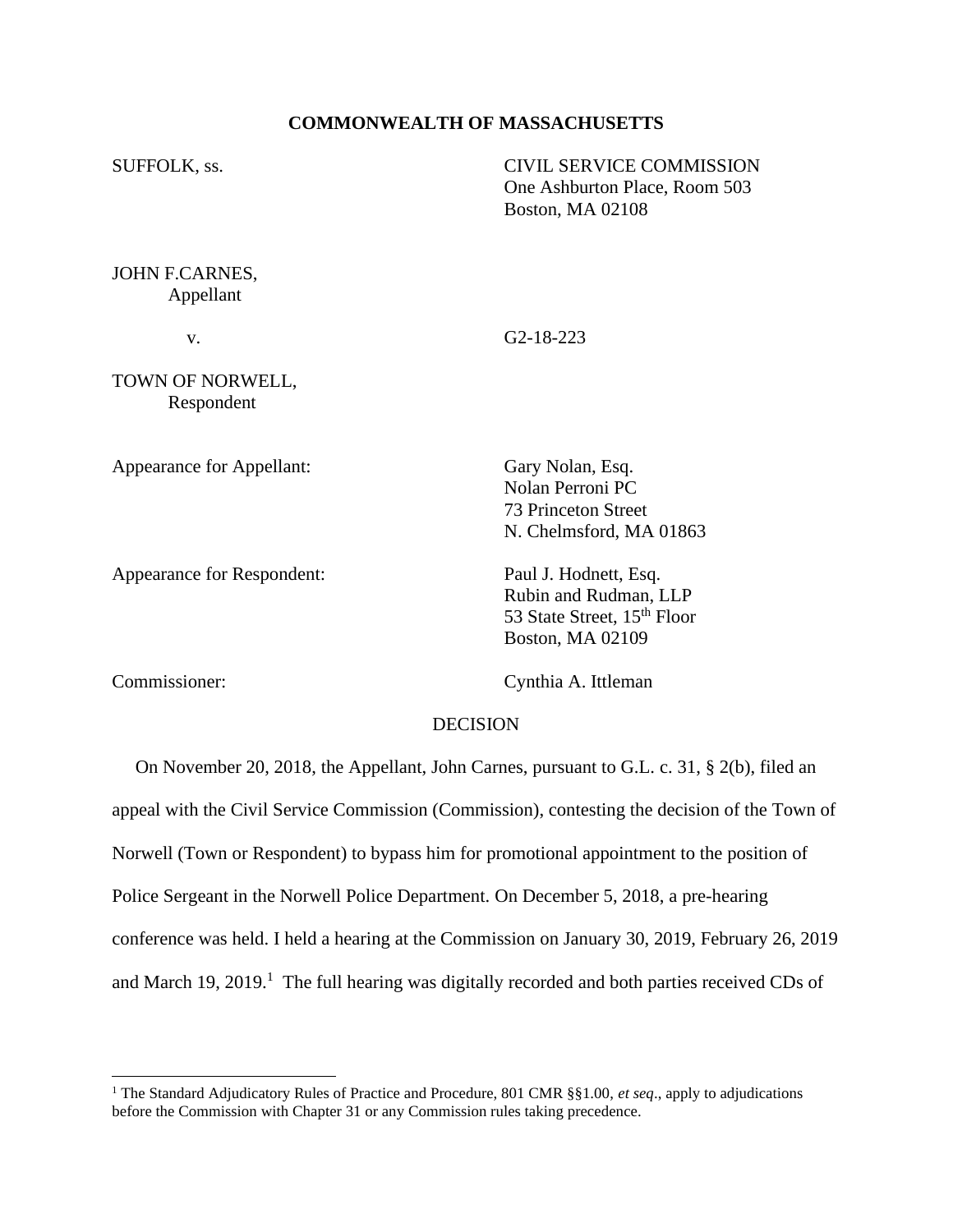the proceedings. 2 On April 30, 2019, the parties submitted post-hearing briefs in the form of proposed decisions. For the reasons stated below, the appeal is denied.

### **FINDINGS OF FACT:**

The parties submitted thirty-four (34) joint exhibits (Ex. 1-34). Five of these exhibits are CD's. (Ex. 4, 14, 19, 24, 29). A recording of the Town of Norwell Board of Selectmen meeting on September 19, 2018 was also received into evidence (BOS CD). The Town submitted four (4) exhibits (AA 1-4) and the Appellant submitted three (3) exhibits (App. 1-3). Based on the documents submitted and the testimony of the following witnesses:

## *For the Town:*

- Theodore Ross, Norwell Police Chief
- Peter Morin, Norwell Town Administrator
- Marc Duphily, Carver Police Chief
- Ellen Allen, Chairperson Norwell Board of Selectmen (BOS)

## *For the Appellant:*

• John Carnes, Appellant

and taking administrative notice of all matters filed in the case and pertinent statutes, regulations, case law and policies, and reasonable inferences from the credible evidence, I find the following:

 $2$  If there is a judicial appeal of this decision, the plaintiff in the judicial appeal would be obligated to supply the court with a transcript of this hearing to the extent that he/she wishes to challenge the decision as unsupported by the substantial evidence, arbitrary and capricious, or an abuse of discretion. If such an appeal is filed, the CDs should be used to transcribe the hearing.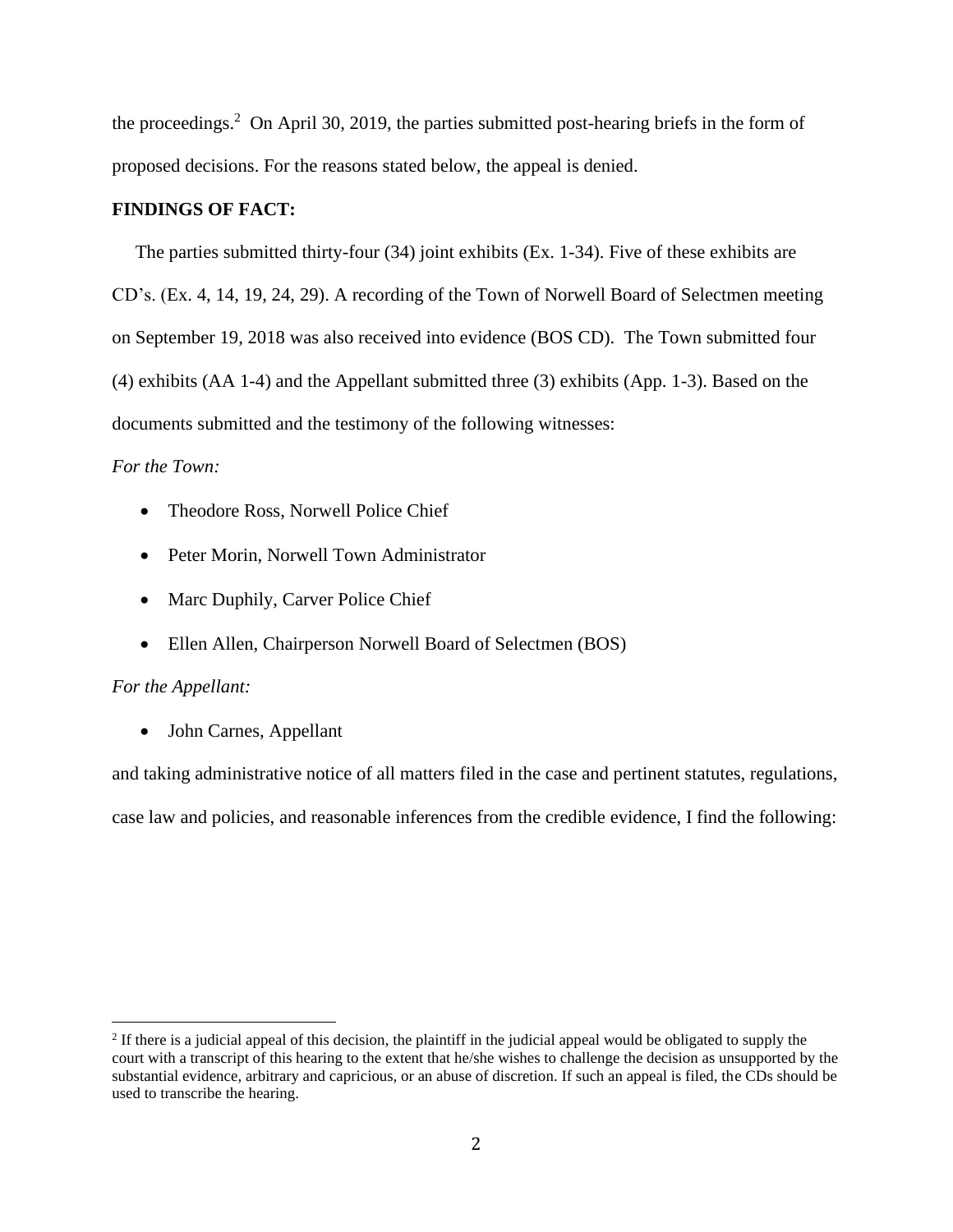# *Norwell and Candidates for Sergeant*

- 1. Norwell, Massachusetts is a town located in Plymouth County, twenty miles south of Boston, with a population of approximately 11,000 people. [https://www.townofnorwell.net/about](https://www.townofnorwell.net/about-norwell)[norwell.](https://www.townofnorwell.net/about-norwell)
- 2. The Appellant has lived in Norwell for over fifty years and has been employed as a patrolman by the Norwell Police Department (Department) for nineteen years. (Appellant Testimony at CD 2, 4:11). He has a Master's Degree in Criminal Justice. (Id.)
- 3. The Appellant owns his own landscaping business for which he works an average of about 20-30 hours each week. This business does not impact his work as a patrolman. (Appellant Testimony at CD 2, 4:13).
- 4. The Appellant volunteers in the community through sports teams that his children participate in, such as coaching and being on the Board of Directors of the Town's Little League. (Appellant Testimony at CD 2, 4:09; Ex. 12).
- 5. Police Department staff include the Chief, Deputy Chief, 6 Sergeants, 16 patrolmen, and special part-time police officers. (Ross Testimony at CD1, at 1:17; App. Testimony at CD 2, 4:15). In 2018, it was a "young" department, with four (4) recent new hires (Morin Testimony at CD 1, 4:43-4). There are only patrol officers and Sergeants in the police hierarchy. (Ross Testimony).
- 6. Norwell Police Chief Ross (Ross or Chief Ross) has been the Chief of Police at the Norwell Police Department for thirteen years. (Ross Testimony)
- 7. Special positions within the Department include positions such as the Police Prosecutor, School Resource Officer, and others. Some of these positions are put into the normal bid cycle and others are positions filled by the Chief. (Ross Testimony at CD, 3:20 approx).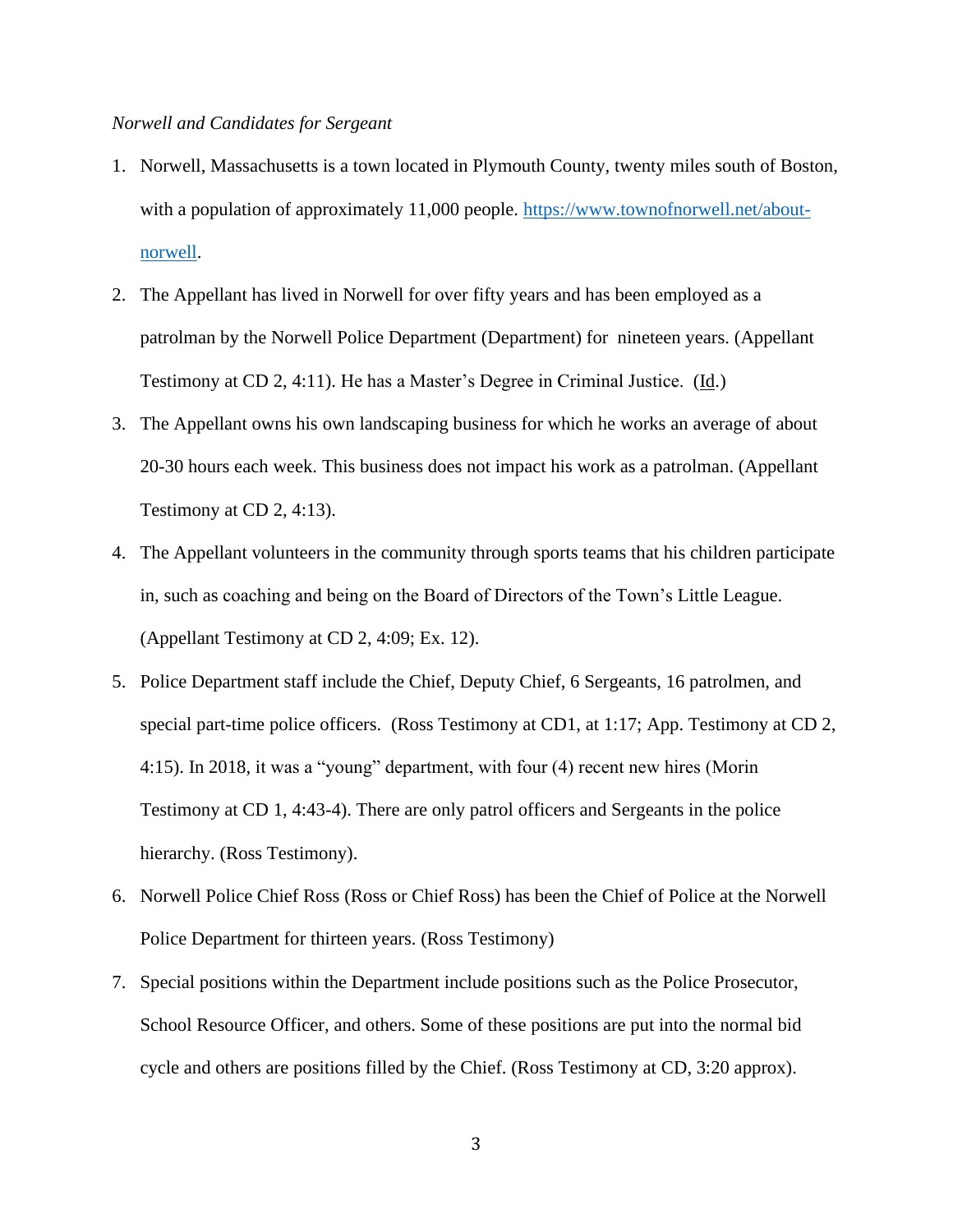- 8. Specialty training opportunities exist within the Department, such as certified sexual assault investigator and training for motorcycle or mountain bike patrols. (Ex. 1; Ross Testimony at CD 1, 2:16).
- 9. There are several opportunities for members of the Police Department to participate in police-sponsored community events, such as the Town Memorial Day parade, a cancer fundraiser called Pick Patches Project and Cops for Kids (Ross Testimony at CD 1, 2:14; AA Ex. 1).
- 10. The Appellant served as President of the Norwell Police Association (union) for eight years, Vice President for two years, and Treasurer for six years. (Appellant Testimony at CD 2, at 4:14-15). The union is comprised of both patrolmen and Sergeants. (Appellant Testimony at CD 3, 6:16).
- 11. As a union leader, the Appellant did not apply for departmental special positions because those positions often came with extra benefits such as pay, certain time off, or other "perks" and he did not wish his union duties to be influenced by any benefits he would receive as part of those assignments. (Appellant Testimony at CD 3 at 2:00).
- 12. The Appellant takes part in Departmental mandatory testing and certain community events each year. (Appellant Testimony).
- 13. In early 2018, two Sergeant positions became available at the Department. (Ross Testimony, CD 1 at 1:41; Appellant Testimony at CD 3, 1:55 and 2:04; CD 3, 2:04).<sup>3</sup>
- 14. In August 2018, four candidates signed the Departmental Promotional Certification, Requisition Number 04614, the Appellant, Candidate 2, Candidate 3, and Candidate 4. The Appellant was listed first on Requisition #04614 for Departmental Promotional Certification.

<sup>&</sup>lt;sup>3</sup> Chief Ross later added one Administrative Sergeant position in the summer of 2018. (Ross Testimony, CD 1 at 1:41; Appellant Testimony at CD 3, 1:55 and 2:04; CD 3, 2:04).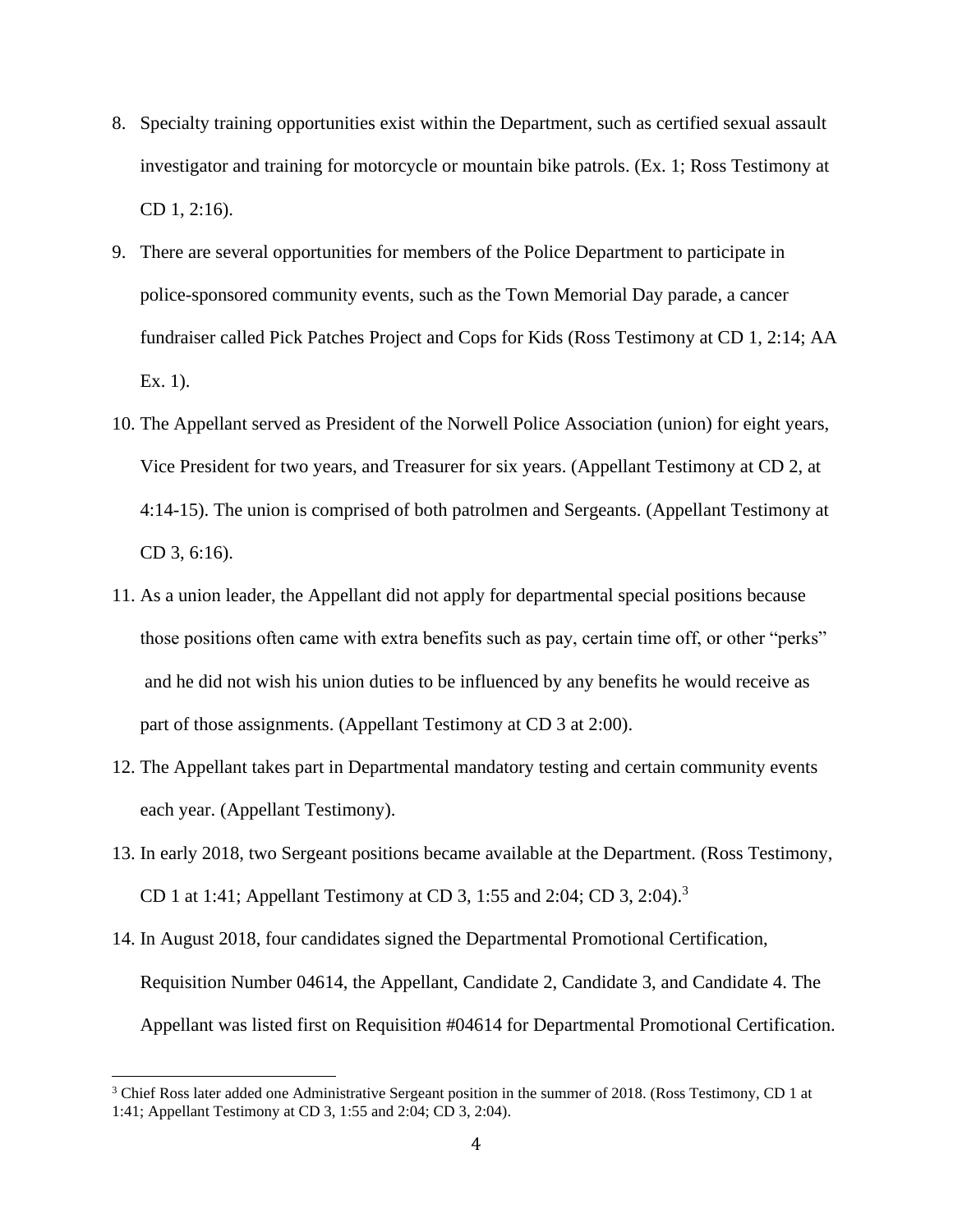Candidate 2 was second, Candidate 3, third, and Candidate 4, fourth. (Ex. 6; Ross Testimony at CD 1, 1:21).

- 15. Candidates 2, 3, and 4 have earned undergraduate degrees in criminal justice. (Ex. 17, 22, 27).
- 16. The candidates' resumes show that Candidates 2-4 had considerably more experience in specialty positions and more specialty training than the Appellant. For instance, Candidate 2 sought specialty positions and is certified in the following: motorcycle, mountain bike, RAD Instructor and Armorer. Additionally, he has been awarded certificates of commendation from the Norwell Police Department, participated in several courses such as the Glock Advance Armorer's course, basic SWAT school, and emergency vehicle specialty course, to name a few. (Ex. 17). Candidate 3 sought specialty positions and is certified in motorcycle, mountain bike and RAD Kids Instructor (which requires specialized training). He serves as a Field Training Officer for new recruits, for which he received specialized training, and is assigned as Detective. Additionally, Candidate 3 serves as a Municipal Police Training Committee Level III Instructor for CPR/First Aid, has an EMT Paramedic certification, and teaches recruits and Norwell Police staff, among other activities. (Ex. 32) Candidate 4 has served as Detective, the Computer Systems Administrator for the Department, and as Police Prosecutor, all of which required specialized training. Additionally, to name a few of his responsibilities, Candidate 4 has served as the CJIS Representative, the Safety Net Coordinator, and Elder Affairs Officer (currently serving as back-up) which also require training. He is currently serving as a Field Training Officer for new recruits and actively seeks training opportunities not only for himself but for the Department as well. (Ex. 32).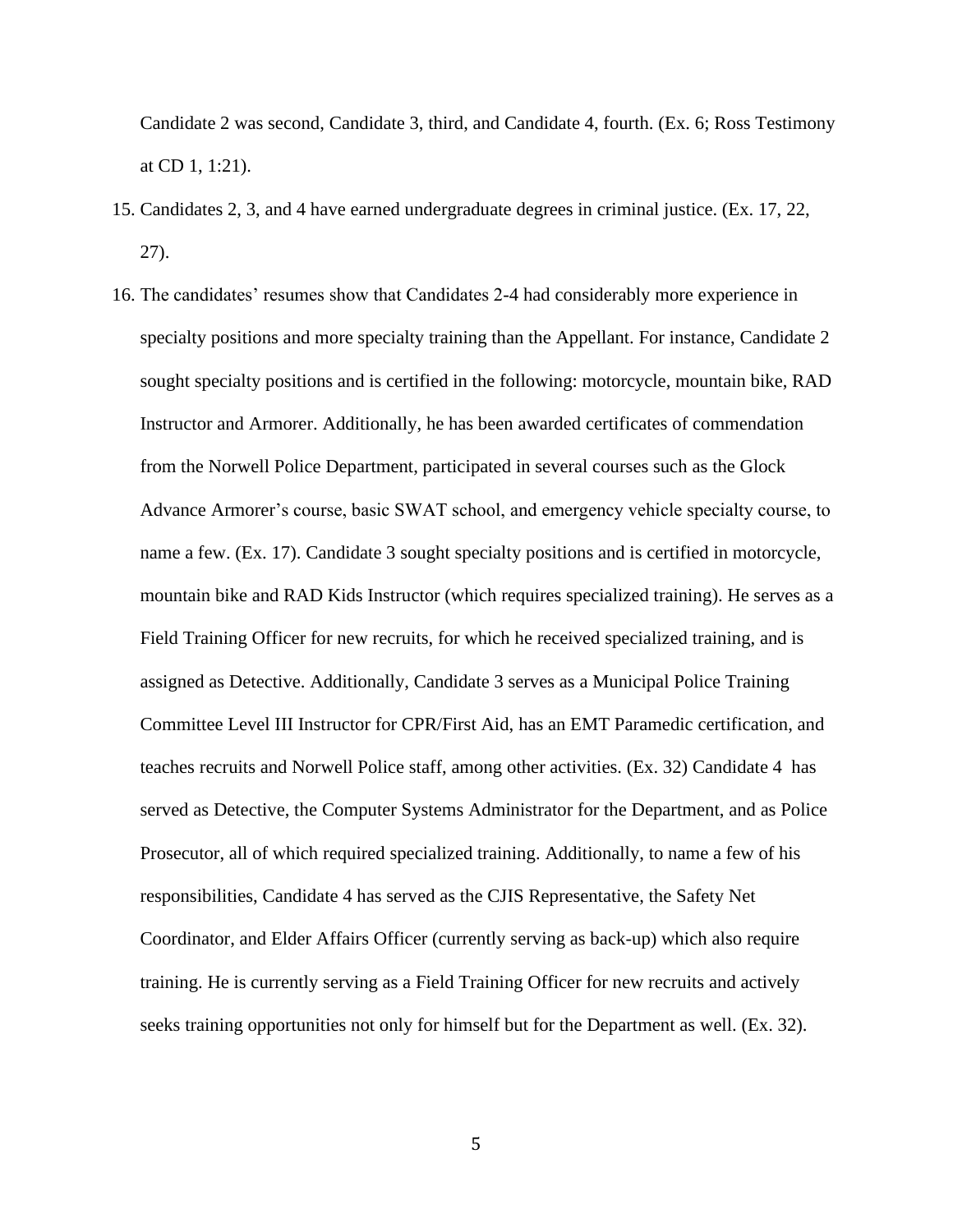- 17. At the time of the promotion process at issue in this case, Candidate 4 was the union president and Candidate 3 was union vice president. (Ross Testimony; Appellant Testimony). Chief Ross found the Appellant to be a more "aggressive" union advocate than Candidate 4, whom Ross considered to be working collaboratively with police management. (Ross Testimony at CD 1, at 3:07-3:08).
- 18. The Appellant's resume listed no extra certifications, experience, or commendations gained through his work as a police officer. (Ex. 12).

### *Departmental Hiring Processes*

- 19. Prior to the promotional hiring at issue in this appeal, the Department had promoted police officers based on "certification and the HR list". (Ross Testimony at CD 1, 1:26). Past procedures for promotion involved an interview with the Norwell Board of Selectmen (BOS), who would take into consideration the Chief's recommendation when deciding whom to promote. (Ross, at Testimony CD 1, 1:17).
- 20. Not long before the promotional process at issue here, in March 2016, an officer was promoted to Sergeant based on a previous interview by the Town Board of Selectmen and because he was first on the civil service List. (Morin Testimony at CD 2, 6:00; Allen Testimony at CD 2, 3:32).
- 21. Prior to the bypass in this appeal, only two candidates have been bypassed for promotion since Chief Ross became Chief. The first bypass occurred because the candidate had a record of discipline and the second occurred because of a lack of experience. Specifically, the second bypass involved the Appellant, who was bypassed years earlier when he only had four years' experience. (Ross Testimony; Appellant Testimony)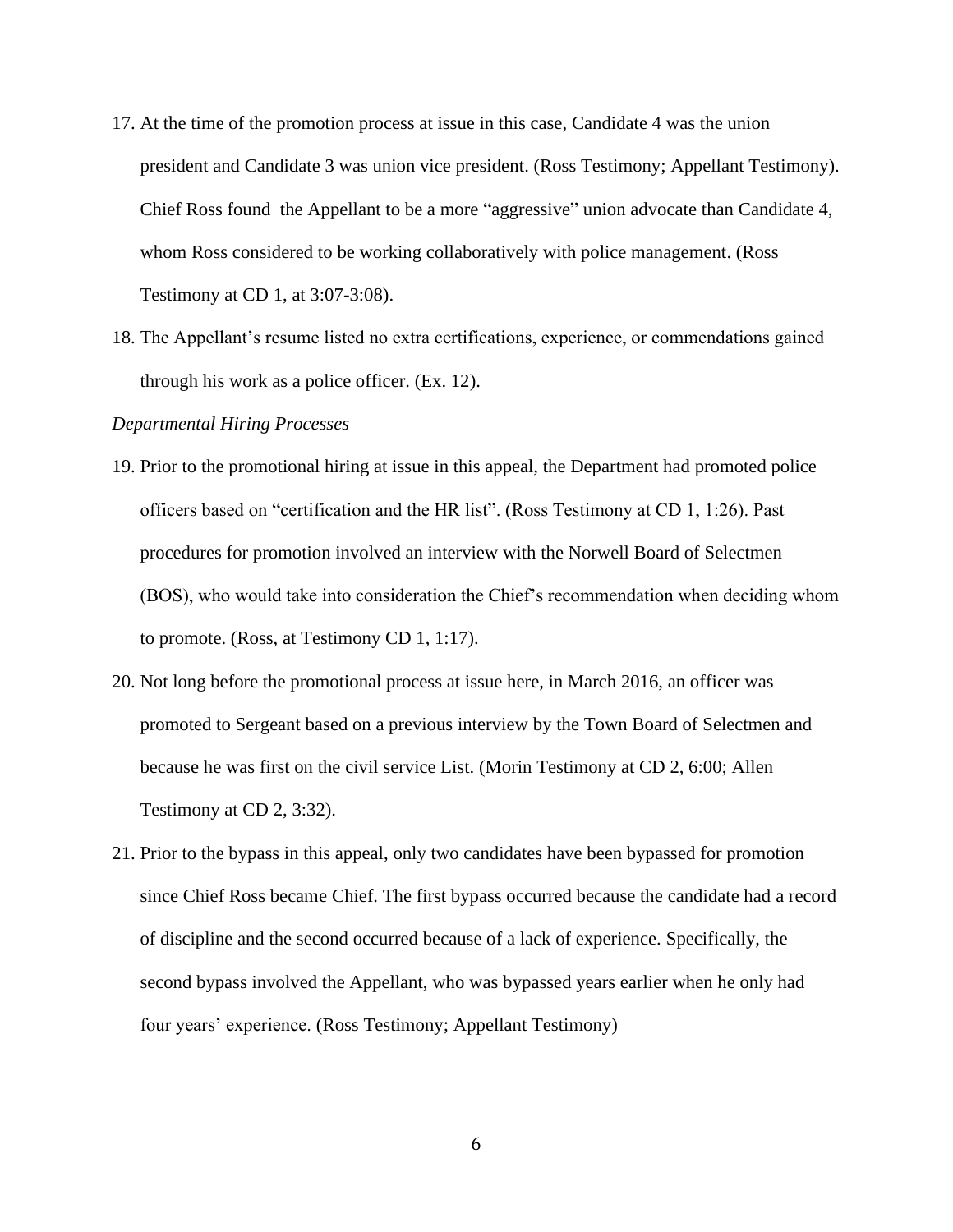- 22. In January 2018, Chief Ross spoke to Peter Morin, the town administrator, about using an assessment center to fill the upcoming available sergeant positions. (Ross Testimony at CD1, 1:29; Morin Testimony at CD 2, 9:26). Mr. Morin and Chief Ross discussed using an assessment center, which meant an outside entity would administer examinations to candidates. (Ross Testimony at CD 1, 1:24). At a regularly scheduled meeting with union officials, Chief Ross and the Deputy Chief brought up this possibility. The union officials expressed concerns with the proposed assessment center. Another regularly scheduled meeting with the union president and vice president took place on May 10, 2018. At that meeting, Chief Ross further discussed the possibility of using an assessment for the promotional positions. The candidates complained that they had already paid money for exam preparation and the civil service exam itself. (Appellant Testimony at CD 3:4:26; Ross Testimony).
- 23. A union meeting was held on May 11, 2018 with Candidates 3 and 4 (in their union positions) and Sergeant A (who was not a candidate for promotion). On direct examination at the Commission hearing, Chief Ross testified at the Commission hearing that he did not tell those present at the May meetings that he would "kill the list", meaning that he would end the promotion process because, he asserted, there were not enough candidates on the list. However, on cross-examination Chief Ross admitted that he did threaten to "kill the list" at the May 2018 meeting. Specifically, Chief Ross told those at the meeting that under civil service law (the "2 [N] plus 1 Rule"), he did not have 5 candidates for the open two positions.<sup>4</sup> (Ross Testimony at CD 1, AA Ex. 1). Chief Ross next proposed that the

<sup>&</sup>lt;sup>4</sup> "In general, positions must be filled by selecting one of the three most highly ranked candidates willing to accept the appointment, known as the "2n+1" formula. G.L. c. 31, §27; PAR.09. In order to deviate from that formula, an appointing authority must provide written reasons - positive or negative, or both - consistent with basic merit principles, to affirmatively justify bypassing a lower ranked candidate in favor of a more highly ranked one. G.L.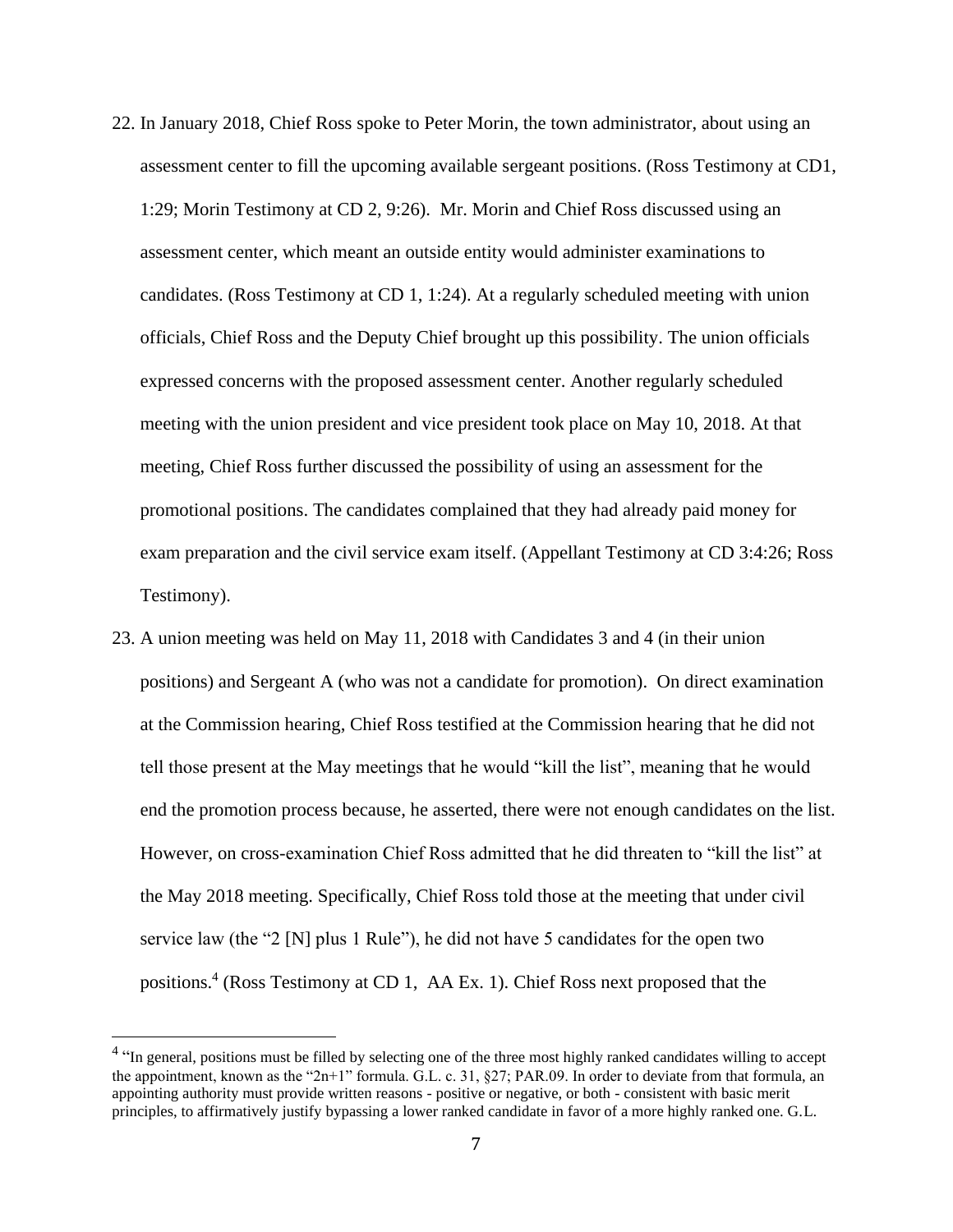promotional process includes an interview panel instead of an assessment center. In considering the Chief's amended proposal, the union asked the Chief to ensure that certain named individuals not be allowed to participate on the proposed interview panel. The Chief agreed not to include the named individuals to which the union objected. (Ross Testimony at CD 1; AA Ex 1).

- 24. In mid-June, 2018, after the Appellant and others requested an informational meeting with Chief Ross to explain what the proposed promotional process would involve, Chief Ross and Mr. Morin met with the four candidates and informed them that an interview panel, not an assessment center, would be utilized. (Ross Testimony). The Appellant asked that the process be provided to the candidates in writing so that the union could bring that proposal to the union lawyer for review. (Appellant Testimony, CD 2, 4:11). After that mid-June meeting, Chief Ross believed that the promotional process had been finalized. (Ross Testimony, Morin Testimony).<sup>5</sup>
- 25. On July 30, 2018, Chief Ross emailed the union president, Candidate 4, about the hiring process. The email stated that a three-member panel would receive the candidates' cover letters and resumes and would be informed about the candidates' civil service exam rankings. The interviews would be conducted in the order of standing on the civil service certification and would be audio- and/or video-taped. The questions to be asked by the interview panel would relate to a Sergeant's responsibilities, such as policy, management and supervision of

c.31, §1, §27; PAR.08. The statement of reasons must 'indicate all . . . reasons for bypass on which the appointing authority intends to rely or might, in the future, rely . . . . No reasons that are known or reasonably discoverable by the appointing authority, and which have not been disclosed . . . shall later be admissible as reasons for selection or bypass in any proceeding before the . . . Civil Service Commission.' PAR.08(4)." Pilling v. City of Taunton, 32 MCSR 69, 71 (2019).

<sup>5</sup> The Appellant requested that the union leadership (Candidates 3 and 4) recuse themselves from participating in decisions about changing the promotions process. They did not. (Appellant Testimony at CD 3, 1:19).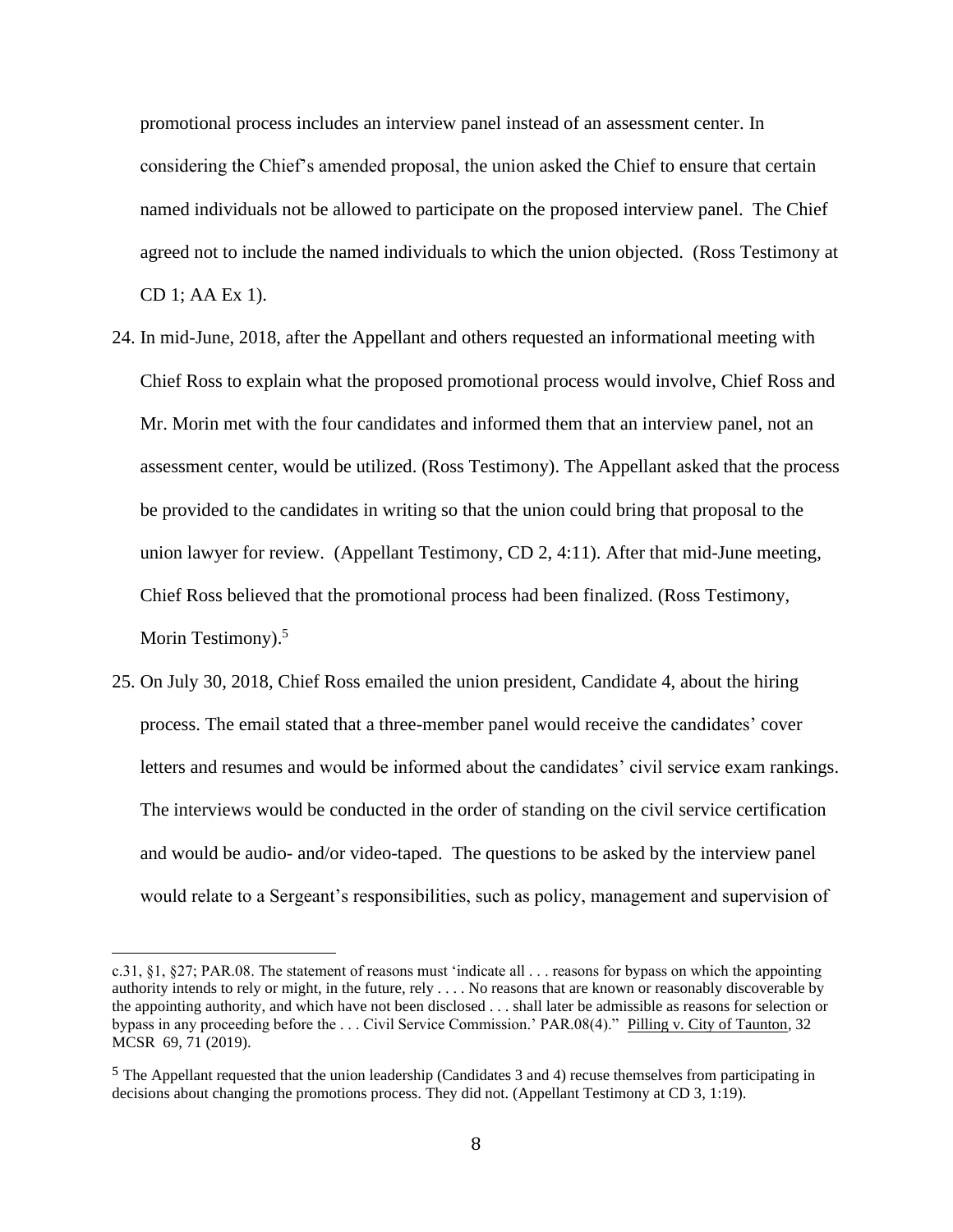personnel, scenarios and "other questions as deemed appropriate." The interviews would be scored to produce a ranking of the candidates but the panel's recommendation would not be binding because the BOS has the final hiring authority. (Ex. 4).

- 26. On August 21, 2018, Chief Ross informed the candidates via email of the time and place of their interviews. (Stipulated Facts).
- 27. Chief Ross did not tell the candidates the weight that the interview would be given in relation to the civil service exam score and any other criteria used to evaluate the candidates' suitability for the position of Sergeant. (Appellant Testimony).

*Candidate Interviews with the Three-Person Panel and Scoring*

- 28. The three members of the panel were professional colleagues of Chief Ross, the Police Chiefs of Hull and Carver, and Mr. Morin. (Ross Testimony, CD 1 at 3:00). Two of the three panelists testified at hearing: Mr. Morin, Norwell Town Administrator, and Carter Chief of Police Duphily.<sup>6</sup> (Hearing at CD 3 at end).
- 29. Chief Ross provided the panel with a list of twenty questions to be asked of all candidates, instructions to be read to each candidate at the start of each interview, scoring ranks of 1 (poor) to 5 (excellent), a grading sheet for each candidate, and other instructions about the candidates' poise and communication scores being separate scores. Chief Ross also provided the panel with information about question #20 regarding the use of reasonable force and information about the Active Shooter Street Guide scenario and the responsibilities of a Patrol Supervisor to help the interviewers assess the candidates' responses to related

<sup>6</sup> The third member of the panel, Chief Dunn of the Hull Police Department, was available to testify but the Town did not call him.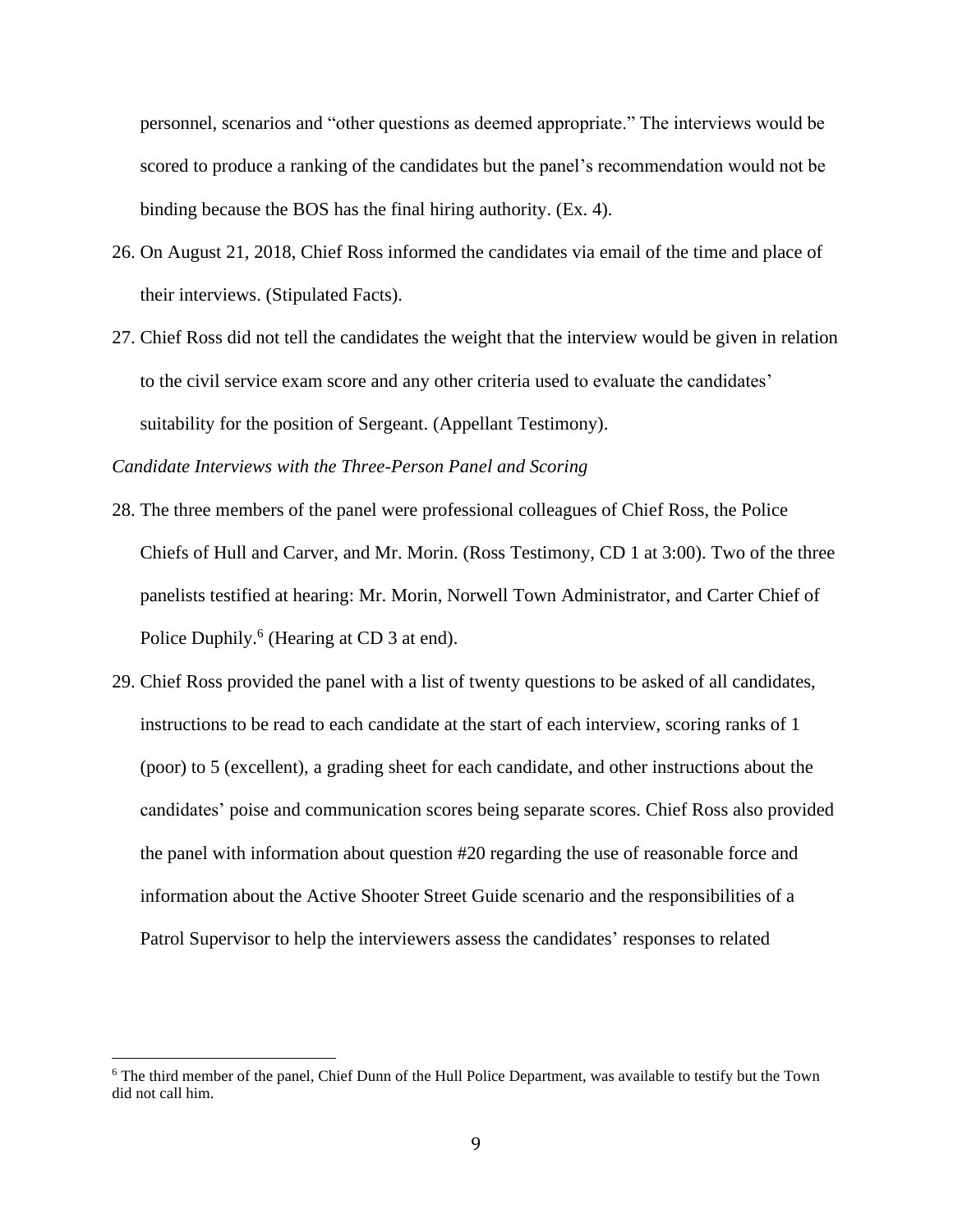questions. However, he did not provide model answers. (Ross Testimony, Morin Testimony, Ex. 9).

- 30. The panelists took notes during the interview and scored each candidate separately, without input from others on the panel. (Morin Testimony; Duphily Testimony). Chief Duphily scored the candidates on his notes and then placed his scores on the scoresheet. There were differences in these scores for the Appellant only.<sup>7</sup> Morin changed some of his initial scores for the Appellant and one other candidate on his scoresheet. (Duphily testimony; Morin Testimony; Ex. 10, 15, 20, 25).
- 31. The scores were totaled and averaged at the end of the interview process. The Appellant scored 65.08, Candidate 2 scored 90.08, Candidate 3 scored 90.75, and Candidate 4 scored 84.66. (Ex. 13, 18, 23, 28). The three panelists indicated on their score sheets that they would not recommend the Appellant to be promoted to Sergeant. (Ex. 10, Ross Testimony, Morin Testimony).
- 32. Chief Ross and the Deputy Chief were present in the interview room for all four interviews. Chief Ross testified that he did not speak to the panelists during the interviews. However, Mr. Morin testified that Chief Ross said something once during the interviews. Specifically, Mr. Morin testified that Chief Ross informed panel members that one of the Appellant's answer was incorrect. To wit, after the Appellant had answered Question 5 (about what two new policies he would suggest), Chief Ross told the panelists that one of the policies suggested was an existing policy. (Morin Testimony). Chief Ross did not comment about any other candidate's answers to the interview questions. (Ross Testimony). In view of Chief

 $<sup>7</sup>$  For candidates 2, 3 and 4, Duphily's contemporaneous scores match up exactly with his final scores entered into</sup> his rating sheet. For the Appellant's scores, however, several of Chief Duphily's contemporaneous scores were significantly lower than those on his scoresheet. There is no evidence that Duphily was influenced in any way nor that there was a bias towards the Appellant despite the modification of scores.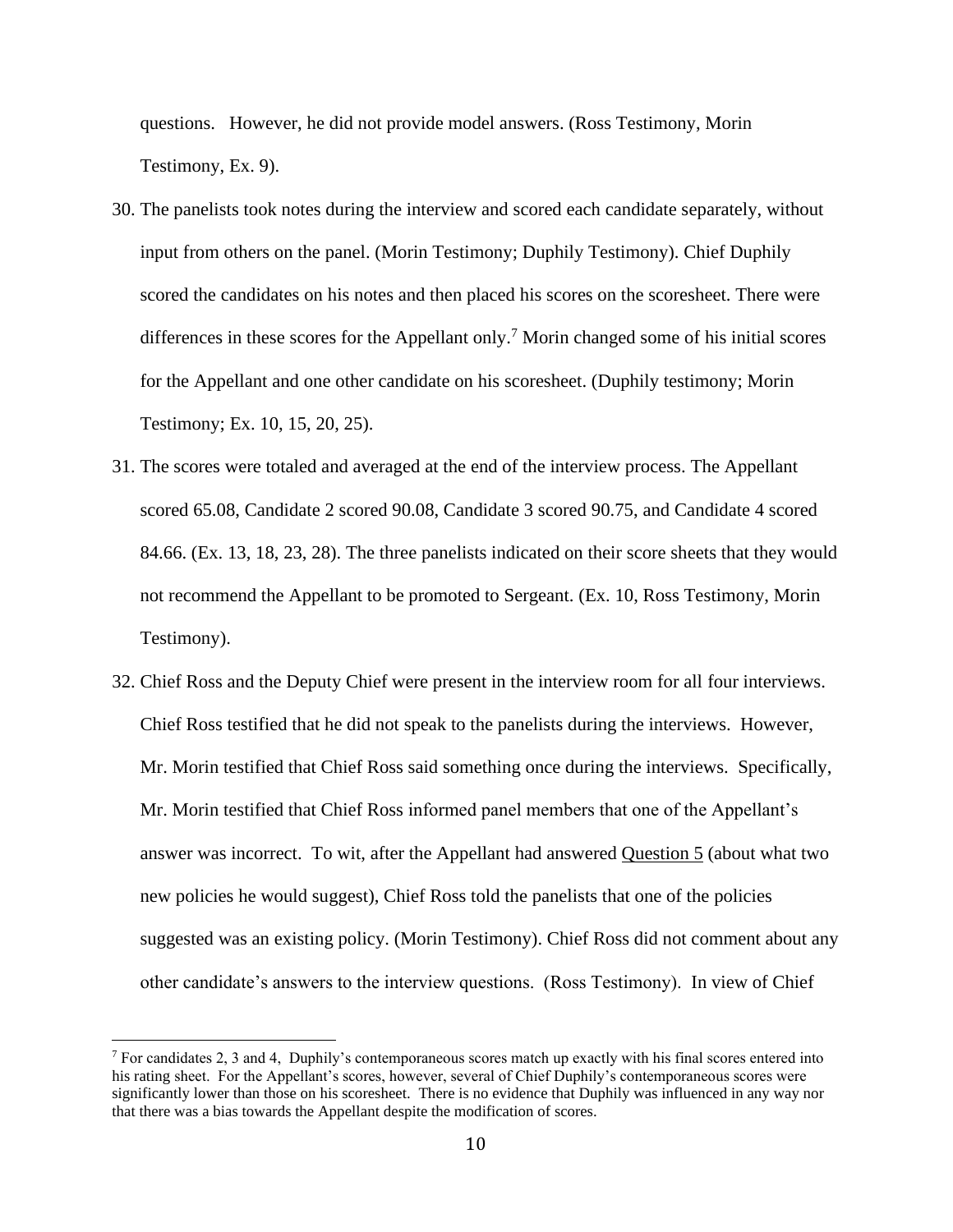Ross's prior conflicting testimony about whether he had told the union he would "kill the list" and Mr. Morin's straightforward testimony about what the Chief said at the interviews, I find Mr. Morin's testimony in this regard credible and Chief Ross' testimony in this regard not credible.

33. There were discrepancies in scoring the candidate's answers. (Ex. 14, 19, 25, 29). Morin awarded different scores to the Appellant for similar or less accurate answers from other candidates. For instance, on Question 5, which asked the candidate to tell the panel two policies that currently do not exist that should be instituted (Ex. 9), Morin gave the Appellant a 3.5, Candidate 2, who provided only one policy, a 4.5, Candidate 3, who could not name any new policy, a 2.5, and Candidate 4, who named no new policies but described the policies as complete because they were up-to-date on the law, a 4. (Ex. 14, 19, 25, 29; Morin Testimony). On Question 15, which asked, "If you were not promoted to Sergeant name one candidate and why," Morin gave the Appellant 4.5 and Candidate 3 a 5 for virtually the same answer. (Ex. 9, 13, 14, 23, 25, 29; Morin Testimony). On Question 20, which asked about the standard for use of force, the Appellant listed the correct standard of reasonableness and factors he would consider in evaluating whether the force used was excessive. (Ex. 9, Ex. 14, 19, 25, 29). Candidate 3 referred to the correct standard but did not name any factors, instead referring to the policies and procedures manual. (Ex. 14, 19, 25, 29). Morin gave the Appellant a 4 and Candidate 3 a 4, despite Candidate 3 not fully answering the question and the Appellant providing a full answer. (Ex. 13, 23). Morin stated that he may have given the Appellant lower scores because he was the first to be interviewed but had no reasons for the difference in scoring of many other questions. (Morin Testimony).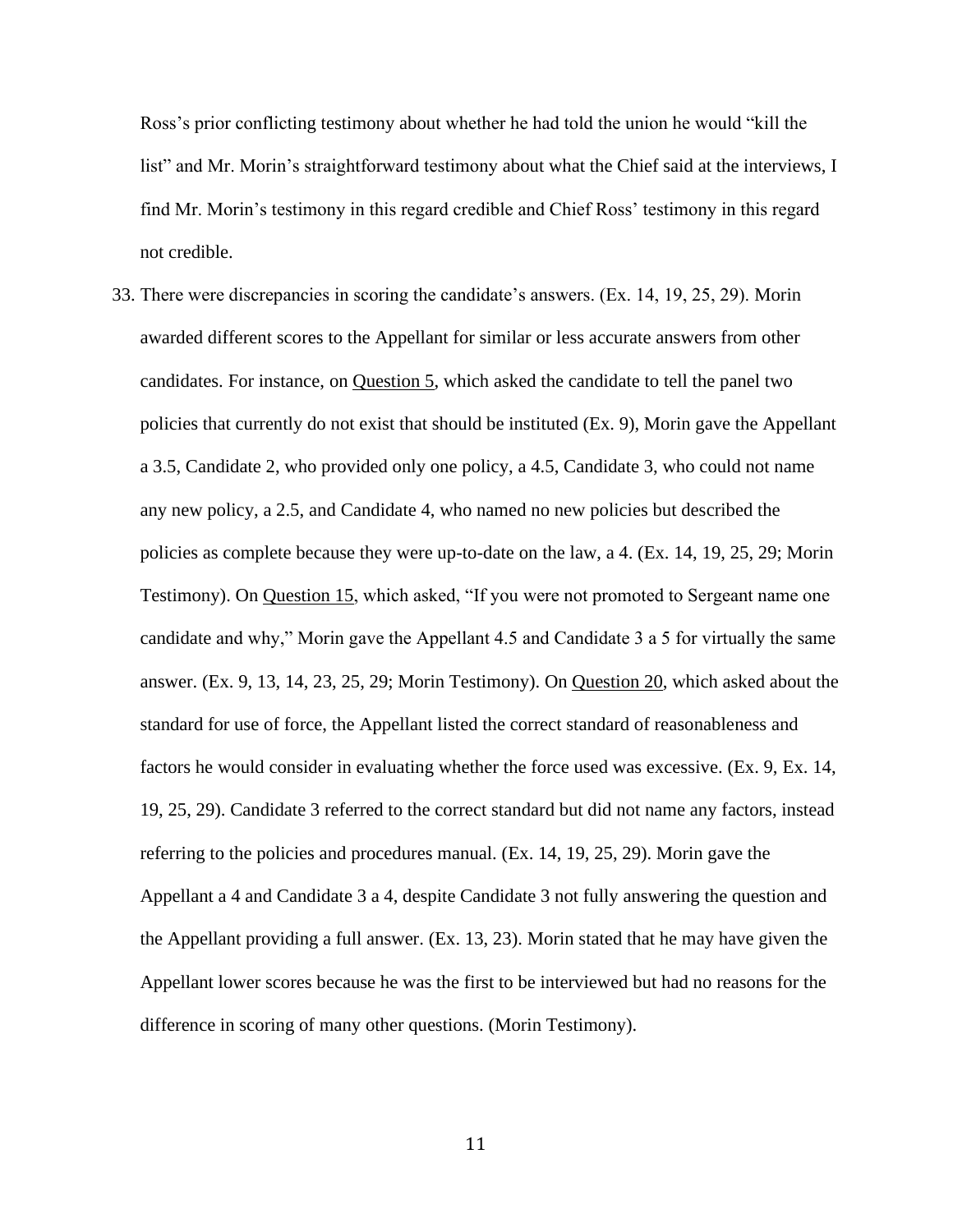- 34. At times, the Appellant's answers were similar to answers given by the other candidates. (Ex. 14, 19, 25, 29). However, in some of those answers, such as Question 6, 13, 14, and 15, the other candidates provided more information or a more thorough answer than did the Appellant, or the Appellant assessed the question in a slightly different way that did not fully comport with policy. For example, Candidate 4 had long and thorough answers for Question 13, which asked about what steps a shift supervisor would take to ensure a domestic incident is handled thoroughly and in accordance with department policy. (Ex. 9). The Appellant answered the question fully based on his assumption that the initial officers would have already called EMS for medical treatment; the policy states that the shift supervisor must call EMS and was scored lower than other candidates for not including the step of calling EMS. (Ex. 14, 19, 25, 29; Appellant Testimony).
- 35. At least one question resulted in a discussion of proper police procedure amongst the panelists. Question 6 asked,

"You are the day shift Sergeant. There are confirmed reports of an active shooter at the High School. You must assume command as both the Chief and the Deputy are out of town. Please explain what steps you would take to effectively handle this incident. Please be as thorough as you can." (Ex. 9).

Morin scored the Appellant by comparing his answer to the policy in place. Chief Duphily, however, understood the Appellant's answer to reflect current police response to an active shooter, which had changed on a national level after a recent school shooting. The panelists discussed the answer to that question and scored according to their own opinions, with Morin scoring the Appellant very low because he did not follow policy and Chief Duphily scoring higher because the Appellant's answered in accordance with current police practice. (Morin Testimony, Duphily Testimony). Chief Dunn scored the Appellant's answer as "2," or "fair." Regardless of the difference in opinion about the correct answer to this question, other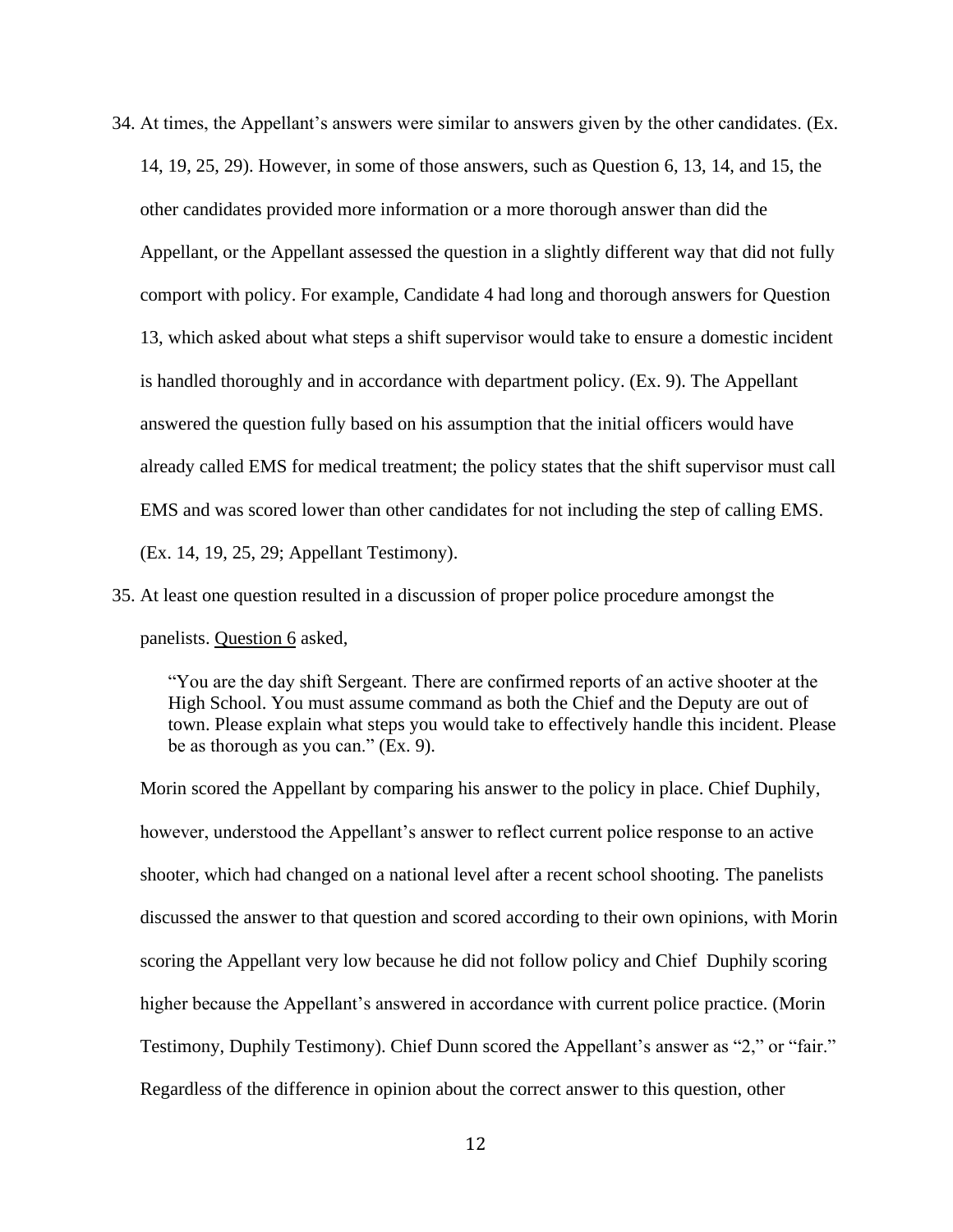candidates responded in a more thorough way, incorporating other steps such as which agencies to communicate with and where to set up particular stations near the school. (Exs. 10, 13, 18, 23 and 28)

- 36. Each panelist's scores varied; in other words, no scoresheet looked exactly like another one. This was true for all candidates. (Ex. 10). Morin and Captain Duphily testified that they scored each candidate independently, without input from the others, and that changes made to their scoresheets were made contemporaneously. (Morin Testimony; Duphily Testimony).
- 37. The Appellant stated at the hearing that his answers to the questions at hearing were different than the answers he gave during the panel interview. (Appellant Testimony).

#### *BOS Process of Promotional Appointment.*

- 38. As the Appointing Authority for the Town, the BOS received the candidates' resumes and cover letters. (Allen Testimony)
- 39. The Chairperson for the BOS (Allen or Chair) has chaired the BOS for eight years. (Allen Testimony). It is her practice to seek out the Chief of Police or the Town Administrator prior to interviewing candidates to learn what she can in advance of the meeting. (Allen Testimony).
- 40. At some point prior to the BOS meeting on September 19, 2018, Morin told the Chair about the candidates' interviews with the three-person panel. Morin stated the panel did not recommend the Appellant because in a question about active shooter, the Appellant had answered in a way that did not follow policy. Morin also stated that the Appellant, when asked to suggest a new policy, provided an answer that was already in policy. The Chair did not know any questions asked of the candidates except these two. Morin did not tell the Chair that the Appellant's answer was considered to be the correct answer by one of the panelists or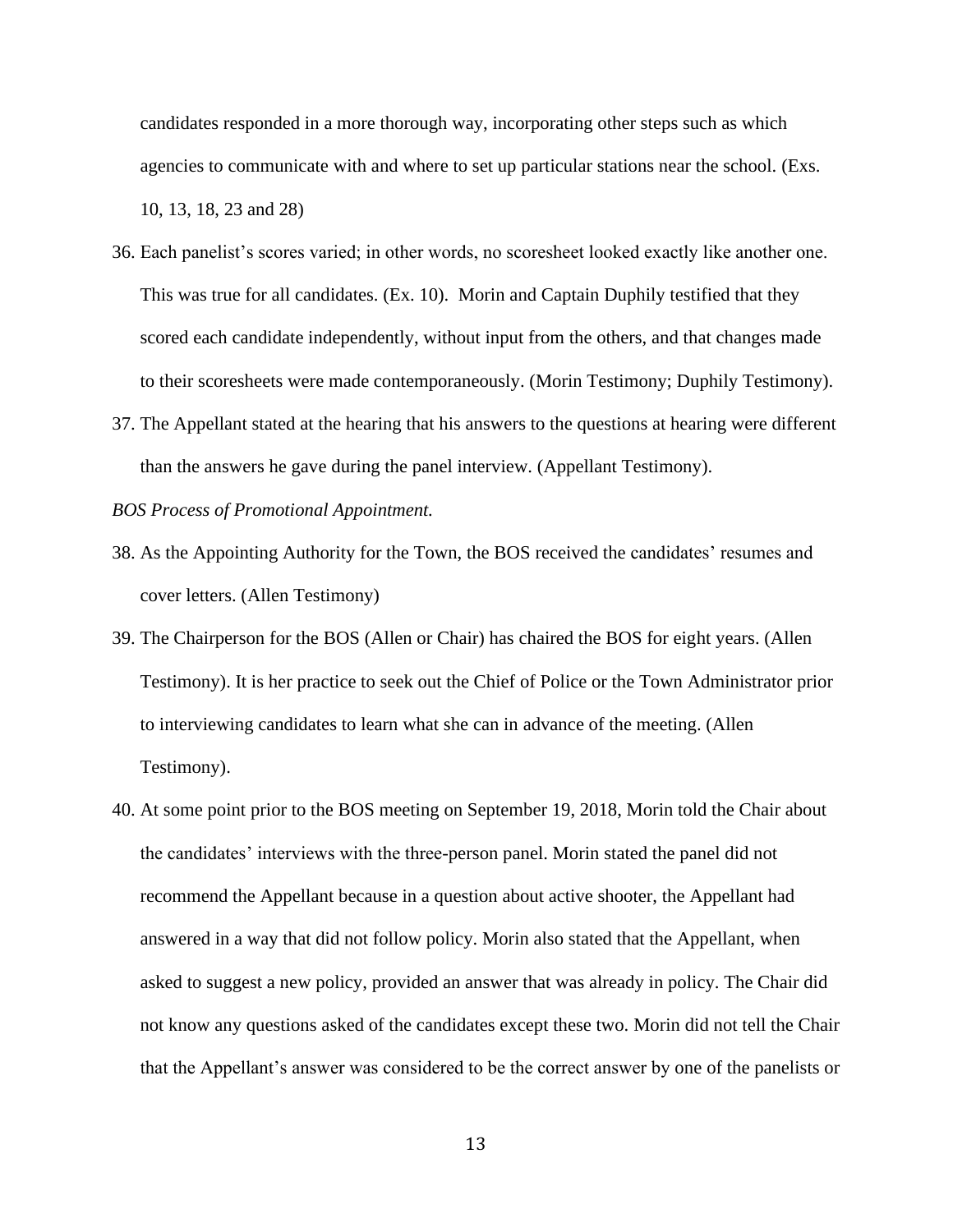that the panel had differing opinions about the answer to that question. (Allen Testimony). The Chair was "convinced" by this information and made up her mind about the Appellant before interviewing the candidates at the September 12, 2018 meeting. At hearing, she did not remember if she told this information to any other board member. (Allen Testimony at CD 2 at 3:07, 3:38).

- 41. The BOS members interviewed the four candidates by asking five questions of each candidate. Each candidate was asked the same five questions in the same order. Among the questions were questions about community policing efforts and community involvement and a question about supervisory experience. (BOS CD; Allen Testimony)
- 42. At the BOS meeting, several members stated that the BOS has in the past always taken the recommendation of the Chief of Police and that they hold the entire police department in high regard. The members expressed gratitude to the Department for being a part of the community. They stated that all candidates were qualified and thanked them for their service to the Town. (BOS CD; Allen Testimony).
- 43. At the end of the interviews, Chief Ross explained to the BOS members the factors he used to make his recommendation. He stated that he considered the candidates' scores from the interview panel, a review of specialized training, the jobs they did within the Department, and the amount of community interaction the candidates had signed up for. (BOS meeting at 1:46; Ross Testimony at CD 1, 2:01).
- 44. The BOS voted to bypass the Appellant for Candidate 2, bypass the Appellant for Candidate 3, and bypass the Appellant for Candidate 4. (BOS CD: Allen Testimony)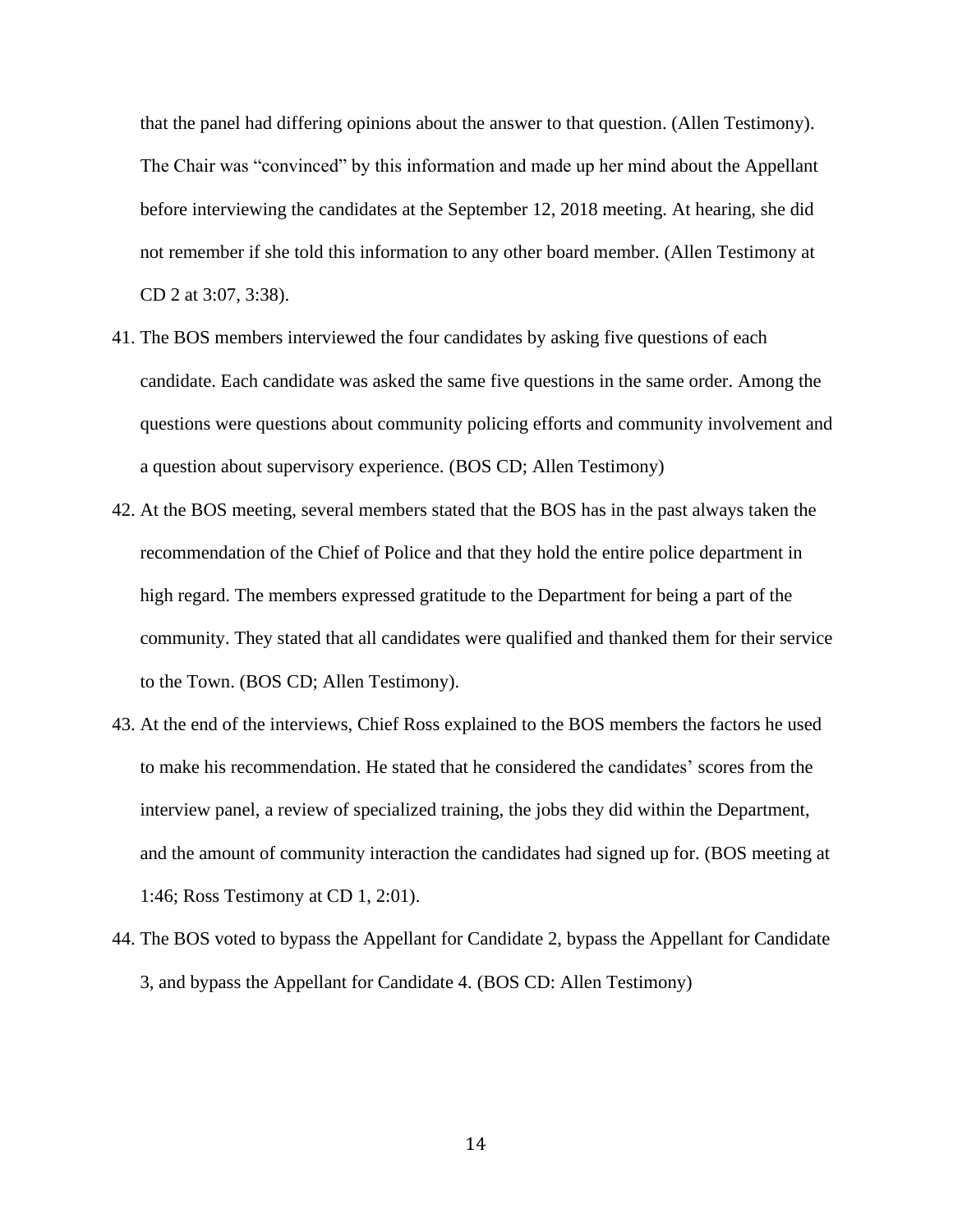# *Appointing Authority's Determination*

45. On September 24, 2018, the Appellant received the Town's decision to bypass him for

promotional appointment to Sergeant in a letter from the Town. (Ex. 1). The letter included

another lengthy letter signed by the Chief Ross that stated the reasons for the bypass and

listed the qualifications of the other three candidates that led to their promotions. Chief

Ross's letter stated that the Appellant was not promoted for the following reasons:

- 1. "The Appellant's interview did not compare favorably to other applicants, he did not demonstrate forethought regarding situations that a Police Sergeant might reasonably be able to handle, and displayed undesirable Sergeant qualities. Specifically, the Appellant
	- a. Displayed average communication skills.
	- b. Displayed lack of knowledge of Departmental Policies and procedures, specifically the procedures for juveniles (interview question 5) and the Department of HR, Essential Functions of a Police Sergeant in the Rules and Regulations.
	- c. Was not familiar with the Active Shooter Plans or Incident Command and did not answer interview question 6 thoroughly as requested. In the answer, the Appellant stated that he "would ignore the Active Shooter Plans and enter the school."
	- d. Did not state that he would contact EMS to provide medical attention in question 13 regarding a domestic disturbance.

Additionally, the Interview Panel did not recommend the Appellant for promotion and rated him the lowest of the four candidates."

- 2. "The Appellant's training history consisted of predominantly mandatory training, whereas the other candidates demonstrated 'far superior initiative in seeking specialized training.'
- 3. The Appellant demonstrated less initiative than the other candidates to engage in Community Policing efforts or participate in Department sponsored events.
- 4. The Appellant has taken significantly less initiative to contribute to the Department by

serving in or expressing an interest in the Specialty positions." (Ex. 32).

This letter also contained detailed information about the other candidates' positive

attributes and experiences in specialty training, police-sponsored community events, and special

positions, with specific references to those types of activities, as well as other supervisory

experience.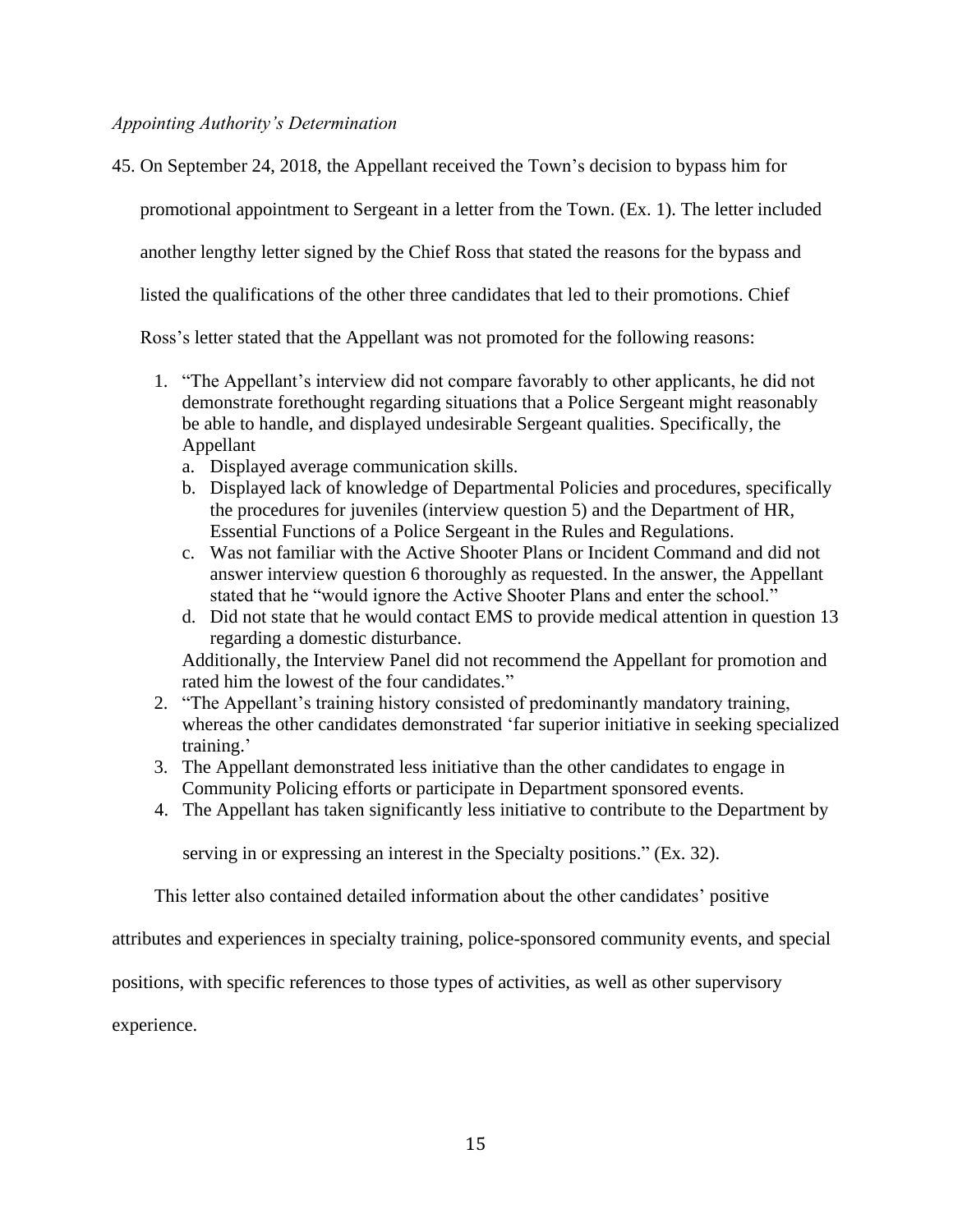## *Legal Standard*

The fundamental purpose of the civil service system is to guard against political considerations, favoritism, and bias in governmental hiring and promotion. The commission is charged with ensuring that the system operates on "[b]asic merit principles." Massachusetts Assn. of Minority Law Enforcement Officers v. Abban, 434 Mass 256, 259 (2001), citing Cambridge v. Civil Serv. Comm'n., 43 Mass.App.Ct. 300, 304 (1997). "Basic merit principles" means, among other things, "assuring fair treatment of all applicants and employees in all aspects of personnel administration" and protecting employees from "arbitrary and capricious actions." G.L. c. 31, § 1.

 The role of the Civil Service Commission is to determine "whether the Appointing Authority has sustained its burden of proving that there was reasonable justification for the action taken by the appointing authority." Cambridge at 304. Reasonable justification means the Appointing Authority's actions were based on adequate reasons supported by credible evidence, when weighed by an unprejudiced mind, guided by common sense and by correct rules of law. Selectmen of Wakefield v. Judge of First Dist. Ct. of E. Middlesex, 262 Mass. 477, 482 (1928). Commissioners of Civil Service v. Municipal Ct. of the City of Boston, 359 Mass. 214 (1971).

A person who is bypassed may appeal that decision under G.L. c. 31, §2(b) for *de novo* review by the Commission. When a candidate appeals from a bypass, the Commission's role is not to determine if the candidate should have been bypassed. Rather, the Commission determines whether, by a preponderance of evidence, the bypass decision was made after an "impartial and reasonably thorough review" of the background and qualifications of the candidates' fitness to perform the duties of the position and that there was "reasonable justification" for the decision. Police Dep't. of Boston v. Kavaleski, 463 Mass. 680, 688-89 (2012) citing Massachusetts Ass'n.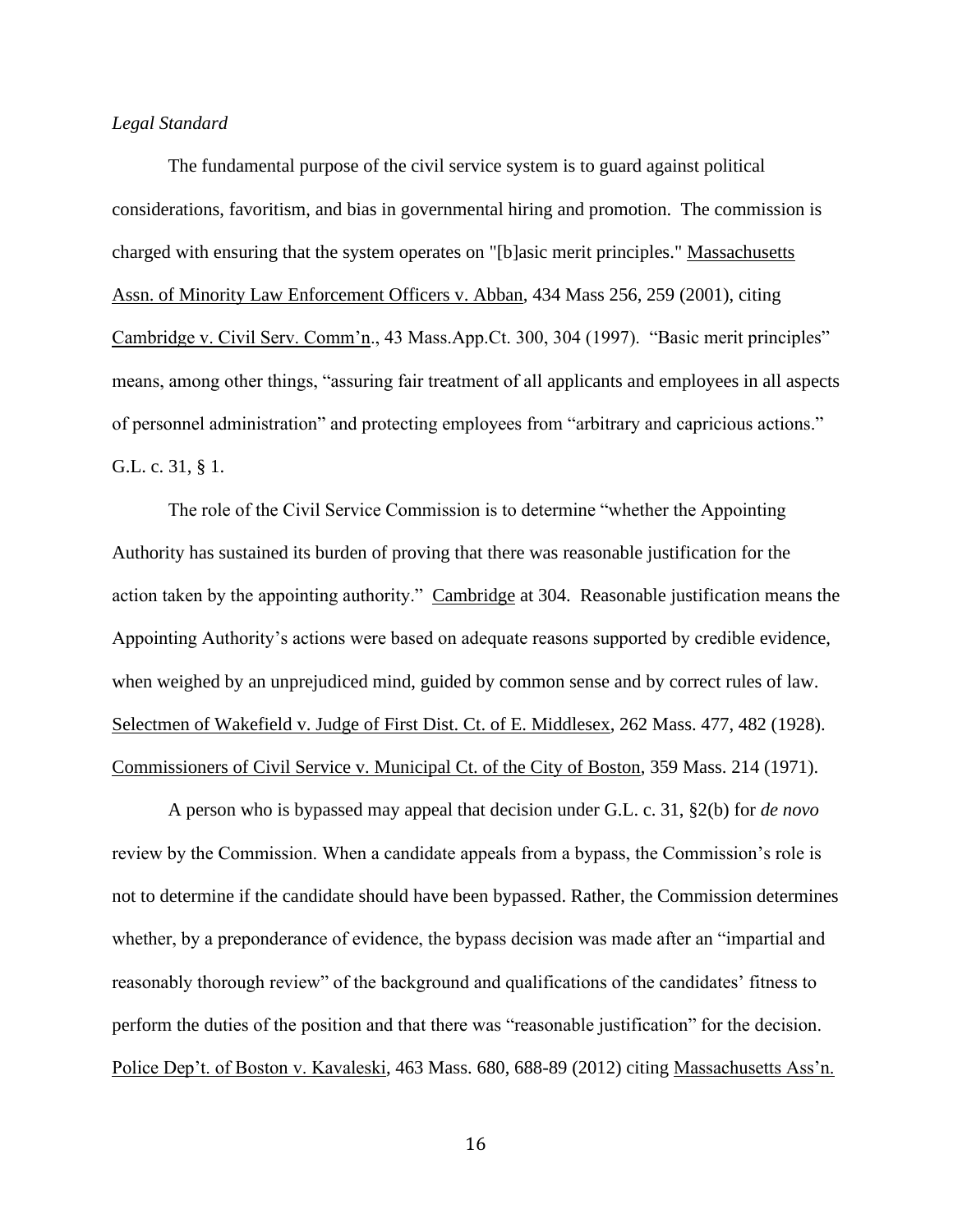of Minority Law Enforcement Officers v. Abban, 434 Mass. 256, 259 (2001); Brackett v. Civil Service Comm'n, 447 Mass. 233, 241 (2006) and cases cited; Beverly v. Civil Service Comm'n, 78 Mass.App.Ct. 182, 187 (2010); Leominster v. Stratton, 58 Mass.App.Ct. 726, 727-28 (2003). *See also* Mayor of Revere v. Civil Service Comm'n, 31 Mass.App.Ct. 315, 321 (1991) (appointing authority must prove, by a preponderance of evidence, that the reasons assigned to justify the bypass were "more probably than not sound and sufficient"); Selectmen of Wakefield v. Judge of First Dist. Ct., 262 Mass. 477, 482 (1928)(same).

The Commission owes "substantial deference" to the appointing authority's exercise of judgment in determining whether there was "reasonable justification" shown. Beverly citing Cambridge at 305, and cases cited. "It is not for the Commission to assume the role of super appointing agency, and to revise those employment determinations with which the Commission may disagree." Town of Burlington, 60 Mass.App.Ct. 914, 915 (2004).

# *Analysis*

The preponderance of the evidence established that the Town's decision to bypass the Appellant was made utilizing an impartial and reasonably thorough review and is reasonably justified. As part of my assessment regarding whether political considerations, favoritism, or bias played a role in this promotional appointment, I listened carefully to all of the witnesses, including the two witnesses who served on the initial interview panel. Additionally, I paid close attention to the video recordings of the panel's interviews with the candidates and compared the candidates' answers and assigned scores, and the candidates' interviews with the Board of Selectmen.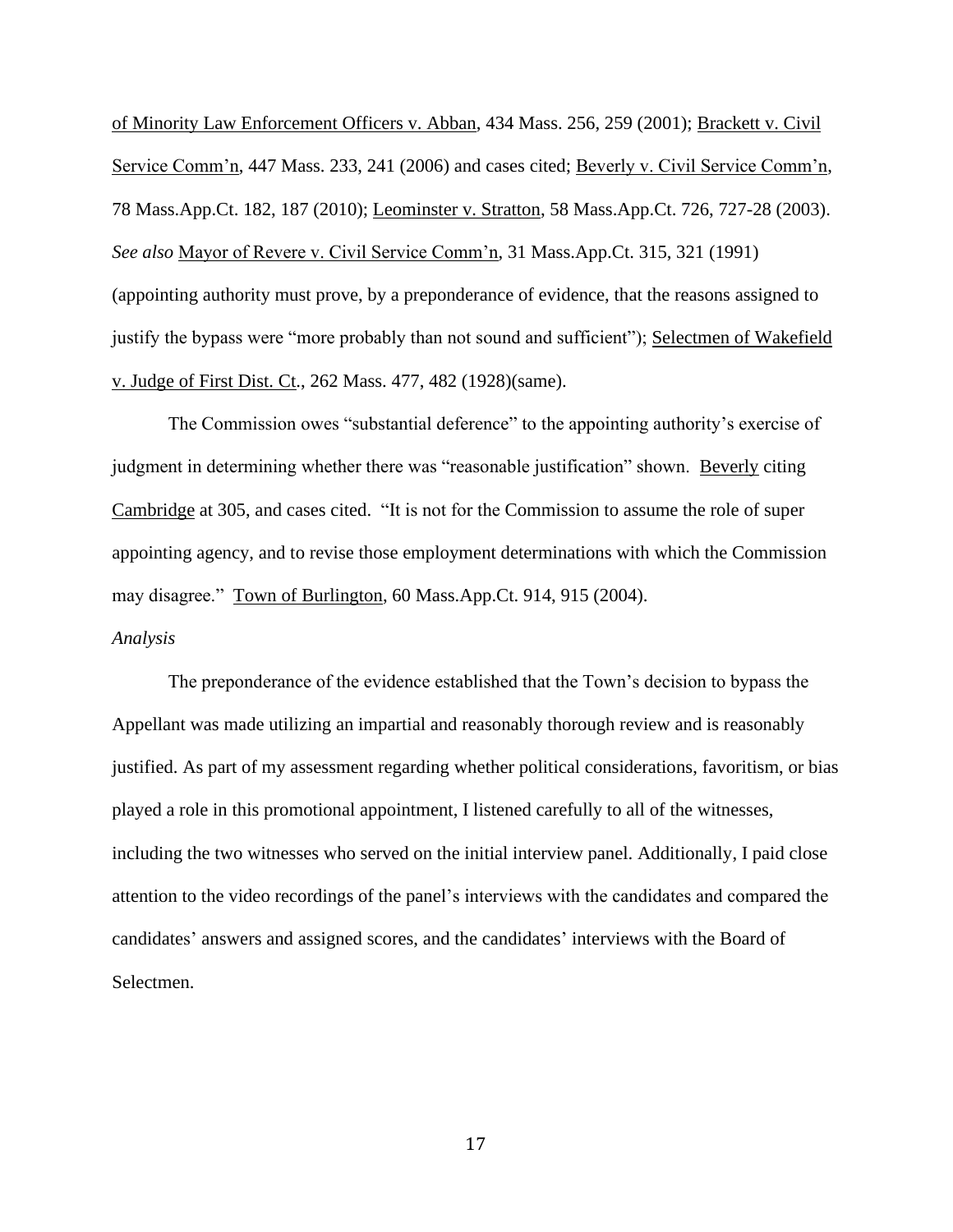### *Bypass Reason 1 – The Panel Interview*

In this case, the promotional process of forming recommendations using the information gained by an interview panel, *once the process was decided upon,* was transparent and thorough.

"Public safety agencies are properly entitled, and often do, conduct interviews of potential candidates as part of the hiring process. In an appropriate case, a properly documented poor interview may justify bypassing a candidate for a more qualified one." *See,* e.g., Dorney v. Wakefield Police Dep't, 29 MCSR 405 (2016); Cardona v. City of Holyoke, 28 MCSR 365 (2015). Some degree of subjectivity is inherent (and permissible) in any interview procedure, but care must be taken to preserve a "level playing field" and "protect candidates from arbitrary action and undue subjectivity on the part of the interviewers", which is the lynch-pin to the basic merit principles of civil service law. *See e.g.*, Malloch v. Town of Hanover, 472 Mass. 783, 796- 800 (2015); Flynn v. Civil Service Comm'n, 15 Mass.App.Ct. 206, 208, *rev. den*., 388 Mass. 1105 (1983)." Pilling v. City of Taunton, 32 MCSR 69, 72 (2019).

Further, performance during candidate interviews, especially for interviews for promotion to a senior level position in the department's command staff, "is a relevant factor an appointing authority can use to judge an applicant." Sheehan v. City of Somerville, G2-19-178 (2020). *See* Frost v. Town of Amesbury, 7 MCSR 137 (1994)(Commission upholds bypass where applicant's answers to situational questions were unsatisfactory); LaRoche v. Department of Correction, 13 MCSR 159 (2000)(Commission upholds bypass where applicant's answers to situational scenarios did not comply with department policies and procedures and failed to demonstrate an ability to lead); McMahon v. Town of Brookline*,* 20 MCSR 24 (2007)(poor interview performance can stand alone as the sole basis for bypass where there is no evidence of any inappropriate motivations on the part of the Appointing Authority).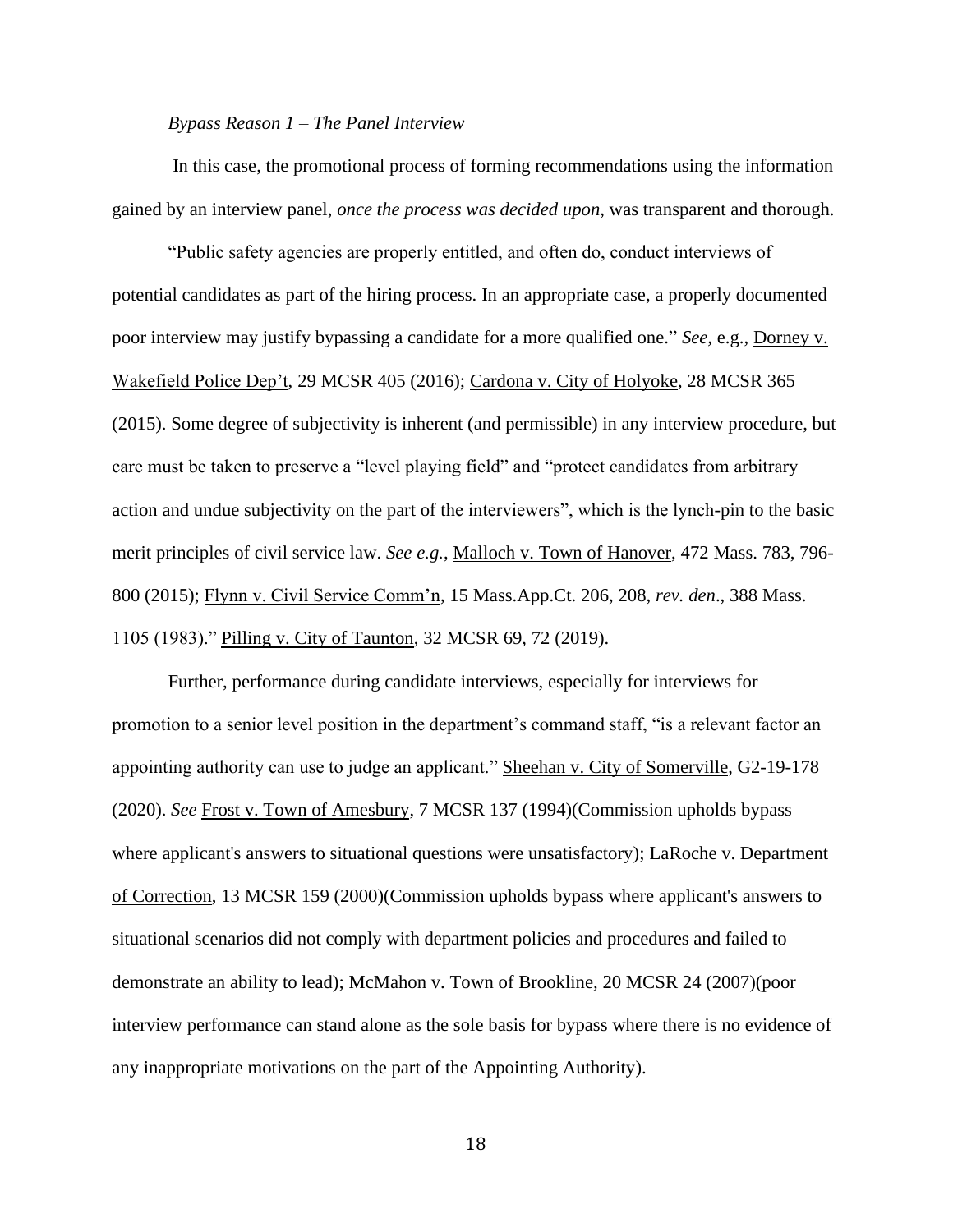There is little information about if or how the change in promotional hiring in September 2018 was decided in conjunction with the union's decision-making process. Chief Ross's decision to impose a new type of promotional process marked a significant change from past policy, where the previously hired sergeant was promoted without an interview and based on the Chief's recommendation. Both Candidates 2 and 3 benefitted from the change in procedure, as they were ranked third and fourth on the Civil Service list. At a meeting on May 11, 2018 with Candidate 3 and Candidate 4 and Sergeant A (who was not a candidate for promotion), the Police Chief stated that he would "kill the list, " meaning he would not fill the two open Sergeant positions; however, the record does not reflect that this statement was intended to prejudice the Appellant. The union had asked for a written description of the change in process so that the union could bring that information to its attorney. Ultimately, if the change in interview process did not adhere to the requirements negotiated as part of the collective bargaining agreement, a potential violation of the collective bargaining agreement should be pursued through the grievance process, not the Commission.

There is a flaw in the promotional hiring process of September 2018. Town Administrator Morin, in his informal conversation with the BOS Chair prior to the BOS interviews, supplied information about the Appellant's participation in the interview panel that was not fully accurate. Specifically, Mr. Morin stated that the panel agreed on not promoting the Appellant because in a question about an active shooter scenario, the Appellant had answered in a way that did not follow policy and that the Appellant, when asked to suggest a new policy on another matter, provided an answer that was already established policy. Because of this information, the Chair "was convinced" and made up her mind about the Appellant prior to his interview with the BOS, in effect tainting her participation in the BOS interview process.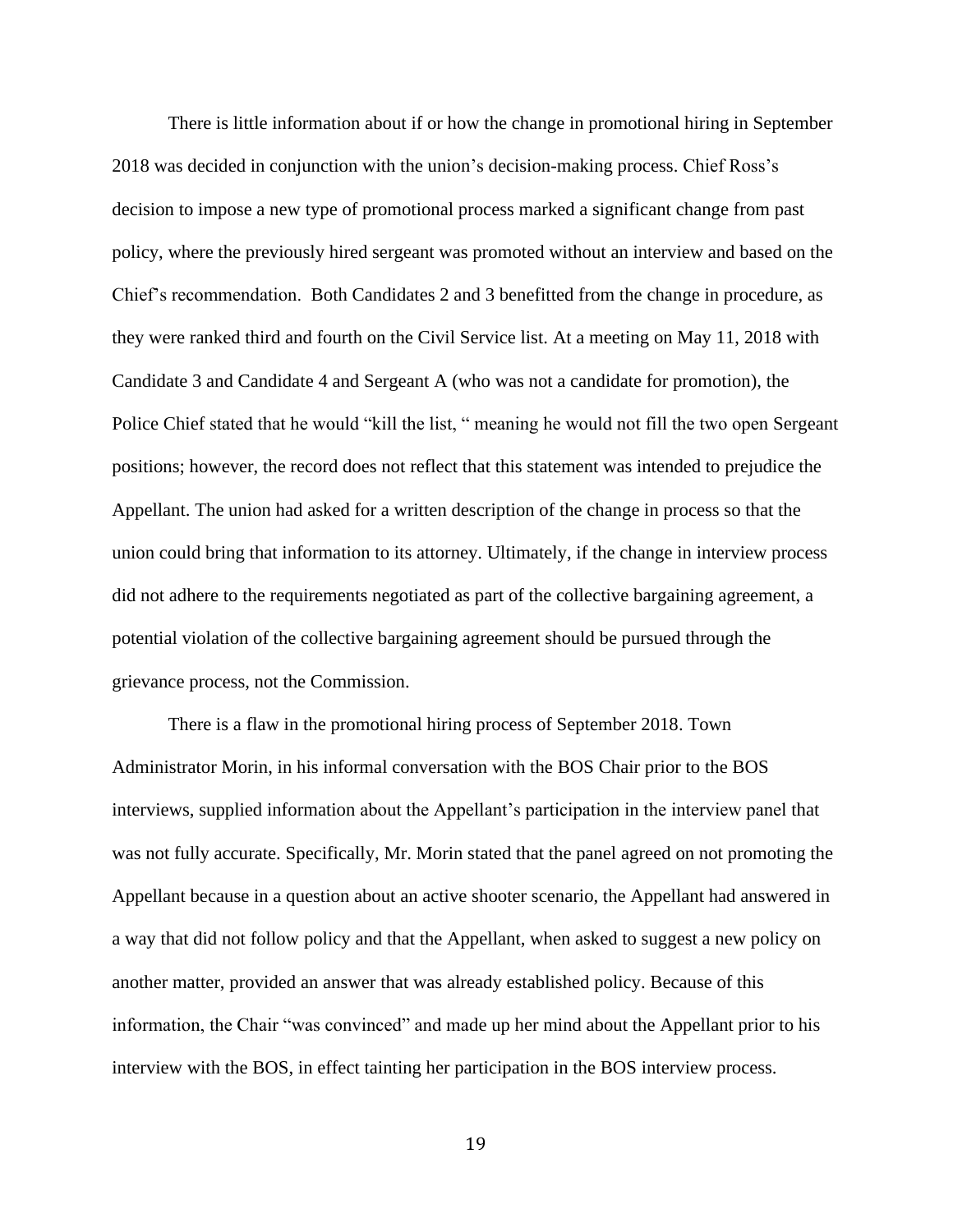However, this aspect of the Town's promotional hiring process in September 2018, while important, is just one aspect of the Town's decision to bypass the Appellant. In all, that process was fair and impartial. When compiling the panel, Chief Ross included two other Chiefs of Police whom he knew professionally. The panelists treated the candidates equally and all questions were asked of all candidates. The twenty questions asked involved the exact types of questions Chief Ross indicated would be asked in his email to union leadership: policy, management and supervision of personnel, and scenarios. While some of the scores reflected differences in opinion, the scores of all panelists were not wholly arbitrary, even though a model answer or method of scoring would have helped to eliminate some subjectivity in scoring.

One of the Appellant's responses, specifically to Question 5, was overtly scored lower and more subjectively by Mr. Morin, in all likelihood because Chief Ross told the panel that the Appellant's answer about a policy was incorrect.<sup>8</sup> That single question, on which the Appellant scored differently than candidates 2, 3, and 4 in Mr. Morin's scoresheet, did not impact his overall score given the number of other questions, the slight variations in scores from all panelists, and the inherent subjective nature of an interview. In other questions, the difference in scores do not justify the differences in answers; however, in Mr. Morin's case, the differences were primarily in scoring a half point. This was the single occurrence of Chief Ross's intervention in the scoring process for any candidate.

In other scoring, the Appellant's answer was not the most thorough answer of all the candidates' responses, and the scores accordingly reflect that difference. For instance, the Appellant generally had shorter and less thorough answers to Question 6, 13, 14, and 15 when compared to the other candidates. Moreover, the scoring of the candidates' answers during the

<sup>&</sup>lt;sup>8</sup> Mr. Morin's scoring of the Appellant compared with other candidates could have been the result of the Appellant having interviewed first, as he credibly testified.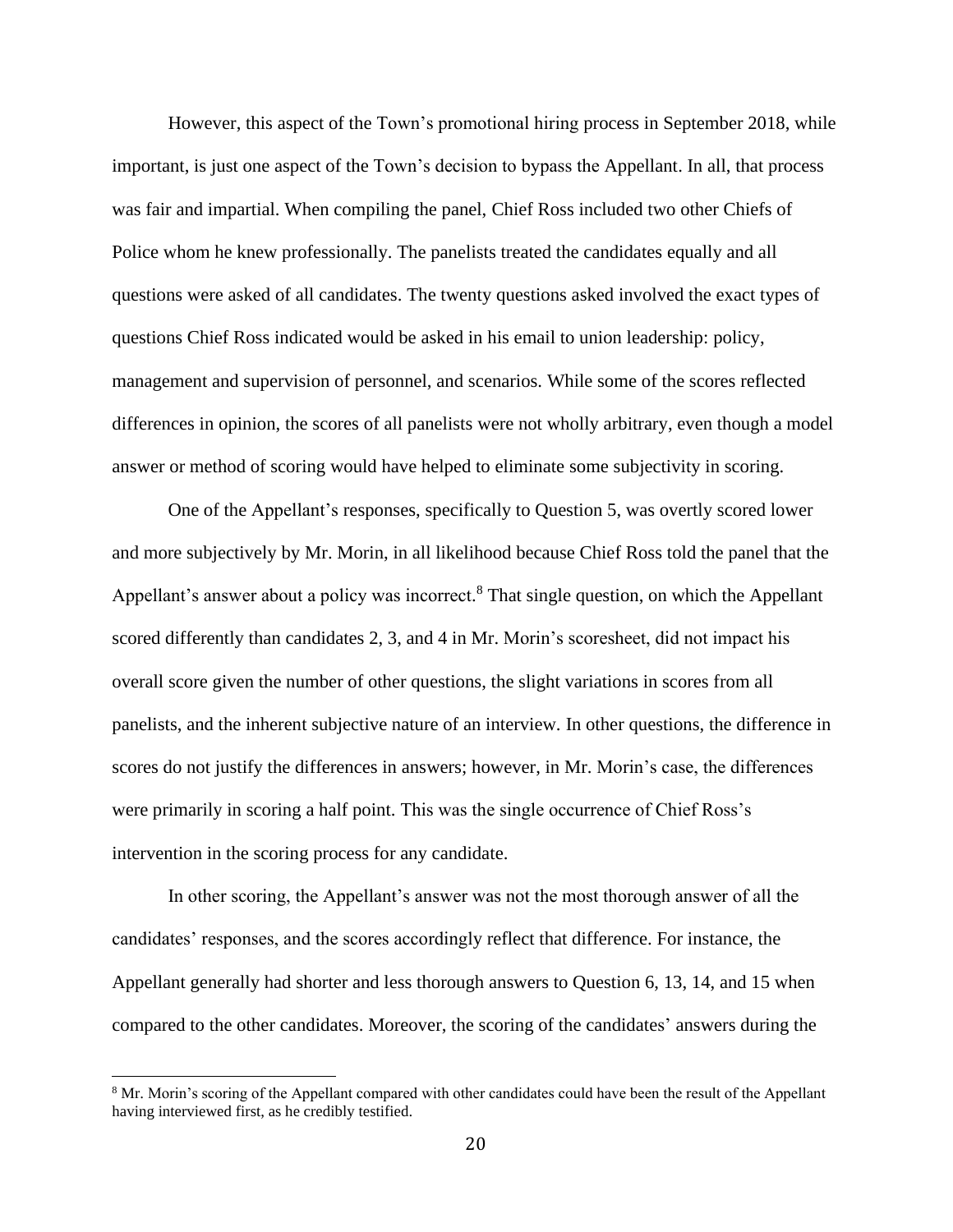three-person interview, though inherently subjective, demonstrated a difference in each candidate's skills and knowledge to function in the role of a police sergeant. To give an example, Candidate 4 answered Question 6 in a more thorough way, incorporating taking other steps in an active shooter situation, such as contacting sister agencies and setting up particular stations for specific priorities near the school.

The evaluation of the Appellant under Bypass Reason 1 was reasonable and justifiable based on the record of the interviews, testimony of two panelists, and policies the panelists had when scoring. In its entirety, the record concerning the panel interview demonstrates a thorough process and justification to bypass the Appellant.

#### *Bypass Reasons 2 Through 4*

Even if the first reason for bypassing the Appellant was not justified, the other bypass reasons detailed in the Town's letter to the Appellant indicate that the Appellant did not possess the qualifications possessed by the successful candidates, which qualifications the Town deemed necessary for the promotion. The successful candidates engaged in specialized training, community policing efforts and Department-sponsored events and they applied for specialty positions, which were emphasized in this hiring process. The Appellant certainly possesses supervisory skills gained while being a union leader in positions of president, vice, president, and treasurer, as well as during the many years he has employed others at his own business. Unlike the other candidates, however, the Appellant lacked the breadth of specialized police training and specialty police position experiences that the Town wanted and which it had the discretion to pursue in filling the sergeant positions. In addition to bypassing a candidate for appropriate negative reasons, an appointing authority may bypass a candidate for positive reasons, as when one police candidate obtains specialty training and assumes specialty responsibilities that another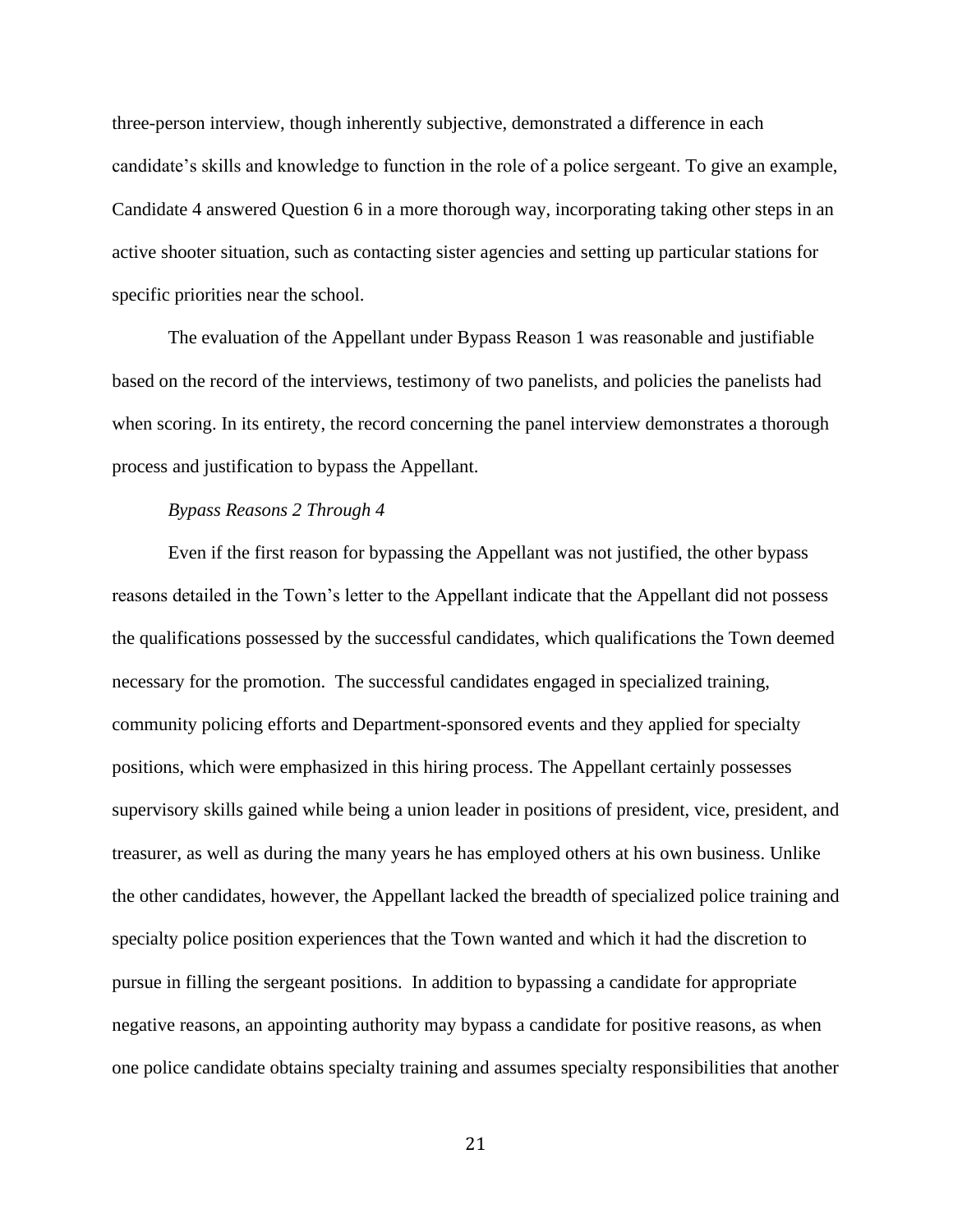candidate has not. Here, the Town identified the specific skills and diversity of police work that it sought in the sergeant candidates. The Town promoted the two candidates it found had the training and work experience and bypassed the Appellant for not having the training and experience it sought. The Appellant's lack of training and experience that the Town sought provided the Town with reasonable justification for bypassing the Appellant for the Sergeant promotion.

As a final matter, the Appellant requests that I draw a negative inference from the fact that Chief Dunn, the third panelist on the interview panel, was available and was not called to testify at hearing. I decline to do so as the record provides adequate evidence on which to render a decision and the Appellant has not established a legal basis for requiring the appointing authority to call a particular witness.

## *Conclusion*

 For these reasons, the City's decision to bypass the Appellant for promotion to Sergeant is affirmed and the Appellants appeal under Docket No. G2-18-223 is *denied*.

Civil Service Commission

*/s/ Cynthia A. Ittleman* Cynthia A. Ittleman Commissioner

By a vote of the Civil Service Commission (Bowman, Chairman; Camuso, Ittleman, Tivnan, and Stein, Commissioners) on April 8, 2021.

Either party may file a motion for reconsideration within ten days of the receipt of this Commission order or decision. Under the pertinent provisions of the Code of Mass. Regulations, 801 CMR 1.01(7)(l), the motion must identify a clerical or mechanical error in this order or decision or a significant factor the Agency or the Presiding Officer may have overlooked in deciding the case. A motion for reconsideration does not toll the statutorily prescribed thirty-day time limit for seeking judicial review of this Commission order or decision.

Under the provisions of G.L c. 31, § 44, any party aggrieved by this Commission order or decision may initiate proceedings for judicial review under G.L. c. 30A, § 14 in the superior court within thirty (30) days after receipt of this order or decision. Commencement of such proceeding shall not, unless specifically ordered by the court, operate